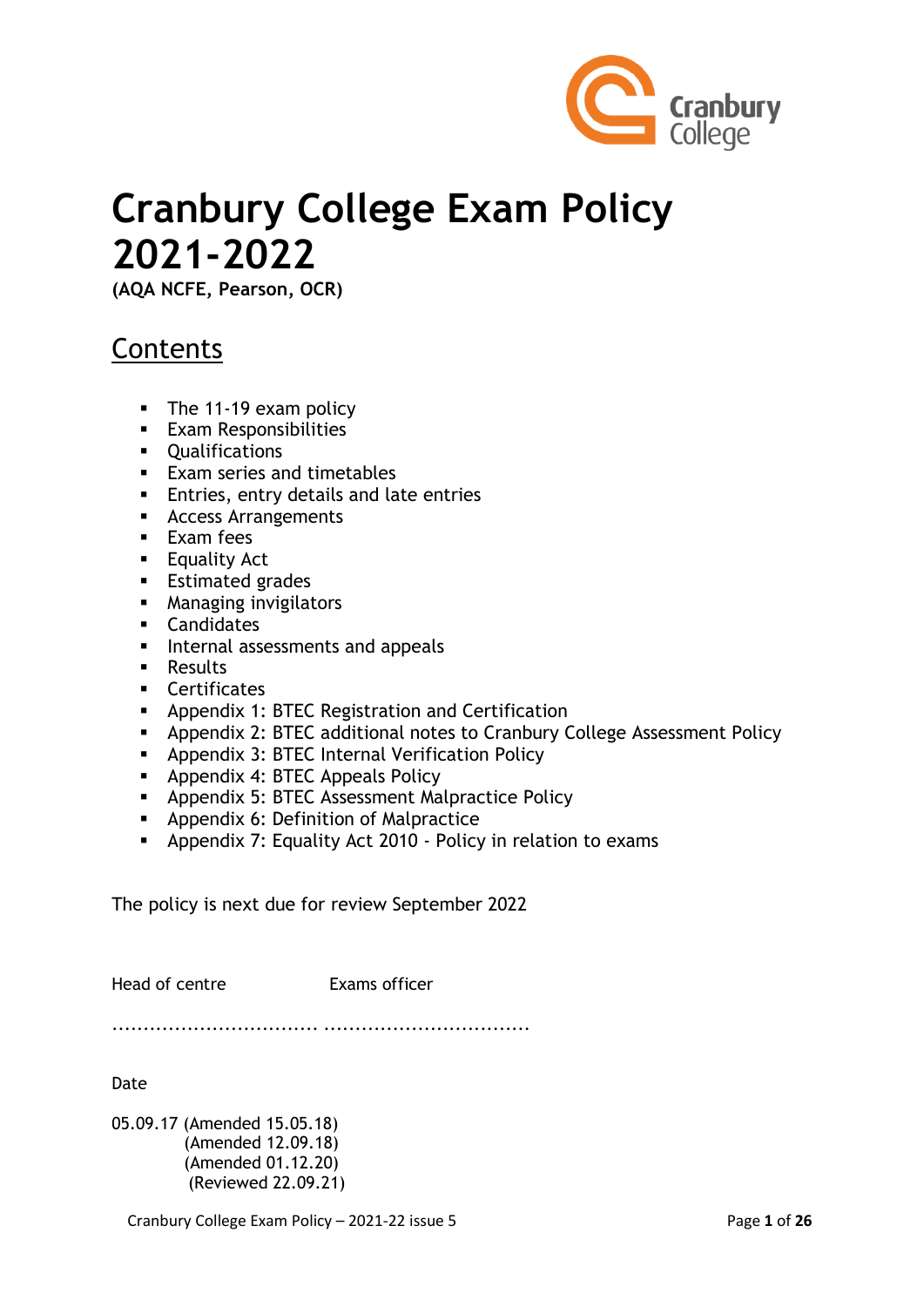

# **The 11-19 exam policy**

# The policy purpose

The purpose of this exam policy is:

- to ensure the planning and management of exams is conducted efficiently and in the best interest of candidates.
- to ensure the operation of an efficient exam system with clear guidelines for all relevant staff.

The centre is committed to ensuring that the exams management and administration process is run effectively and efficiently. This exam policy will ensure that:

- all aspects of the centre exam process is documented and other relevant exams-related policies, procedures and plans are signposted
- the workforce is well informed and supported, via training, briefing and access to this and other policies
- all centre staff involved in the exams process clearly understand their roles and responsibilities
- all exams and assessments are conducted in accordance with JCQ and awarding body regulations, guidance and instructions, thus ensuring that

*"... the integrity and security of the examination/assessment system is maintained at all times and is not brought into disrepute*" [JCQ [General regulations for approved centres1](http://www.jcq.org.uk/exams-office/general-regulations)]

• exam candidates understand the exams process and what is expected of them.

It is the responsibility of everyone involved in the centre's exam processes to read, understand and implement this policy.

The exam policy will be reviewed annually, or more frequently as changes to guidance requires, by the Head of centre, Deputy head, Senior Leadership Team and Exams officers.

Refer to the JCQ Guidelines at<http://www.jcq.org.uk/>

Specifically the 2021-2022 [\(ICE\) Instructions for Conducting examinations](https://www.jcq.org.uk/wp-content/uploads/2022/01/ICE_21-22_FINAL.pdf)

Cranbury College Exam Policy – 2021-22 issue 5 Page 2 of 26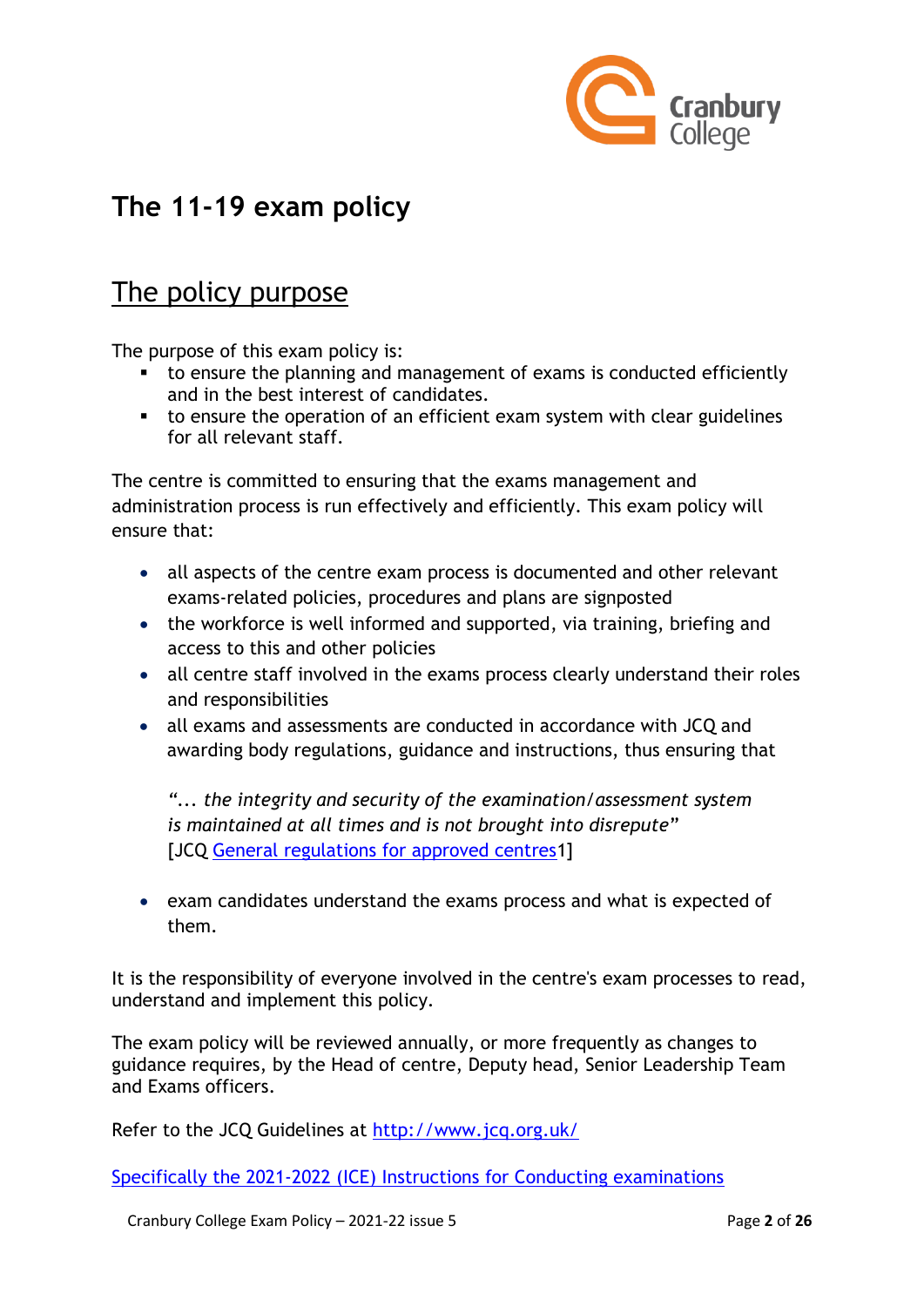

# Exam responsibilities

# Head of Centre

*"The head of centre is responsible to the awarding bodies for making sure all examinations/assessments are conducted according to the instructions, and the qualification specifications issued by the awarding bodies*.

## *The head of centre may not appoint themselves as the examinations officer."*  [\[GR1](http://www.jcq.org.uk/exams-office/general-regulations)]

Having overall responsibility for the school as an exam centre, the Head of Centre:

- **EXP** Is responsible for reporting all suspicions or actual incidents of malpractice. Refer to the JCQ document - *Suspected malpractice in examinations and assessments (SMEA) link below*. **See also Appendix 6 of this policy.**
- Understands the contents, refers to and directs relevant centre staff to annually updated JCQ publications including: *[General regulations for approved centres](http://www.jcq.org.uk/exams-office/general-regulations)*(GR) *[Instructions for conducting examinations](http://www.jcq.org.uk/exams-office/ice---instructions-for-conducting-examinations)*(ICE) *[Access Arrangements and Reasonable Adjustments](http://www.jcq.org.uk/exams-office/access-arrangements-and-special-consideration/regulations-and-guidance)*(AA) *[Suspected Malpractice in Examinations and Assessments](http://www.jcq.org.uk/exams-office/malpractice)*(SMEA) *[Instructions for conducting non-examination assessments](http://www.jcq.org.uk/exams-office/non-examination-assessments)* (NEA) Printed copies of these are held by the Exam Office.
- Ensures the National Centre Number Register Annual Update (administered on behalf of the JCQ member awarding bodies by OCR) is responded to
- Ensures the exams officer (EO) attends appropriate training events offered by awarding bodies, MIS providers and other external providers to enable the exam process to be effectively managed and administered
- Ensures centre staff are supported and appropriately trained to undertake key tasks within the exams process
- Ensures centre staff undertake key tasks within the exams process and meet internal deadlines set by the EO
- Ensures *"that a teacher who teaches the subject being examined, or a senior member of teaching staff who has had overall responsibility for the candidates preparation for the examination, is not an invigilator during the examination or on-screen test;"*[\[ICE](http://www.jcq.org.uk/exams-office/ice---instructions-for-conducting-examinations) 6]
- Ensures security within the examination process is managed according to JCQ and awarding body regulations, guidance and instructions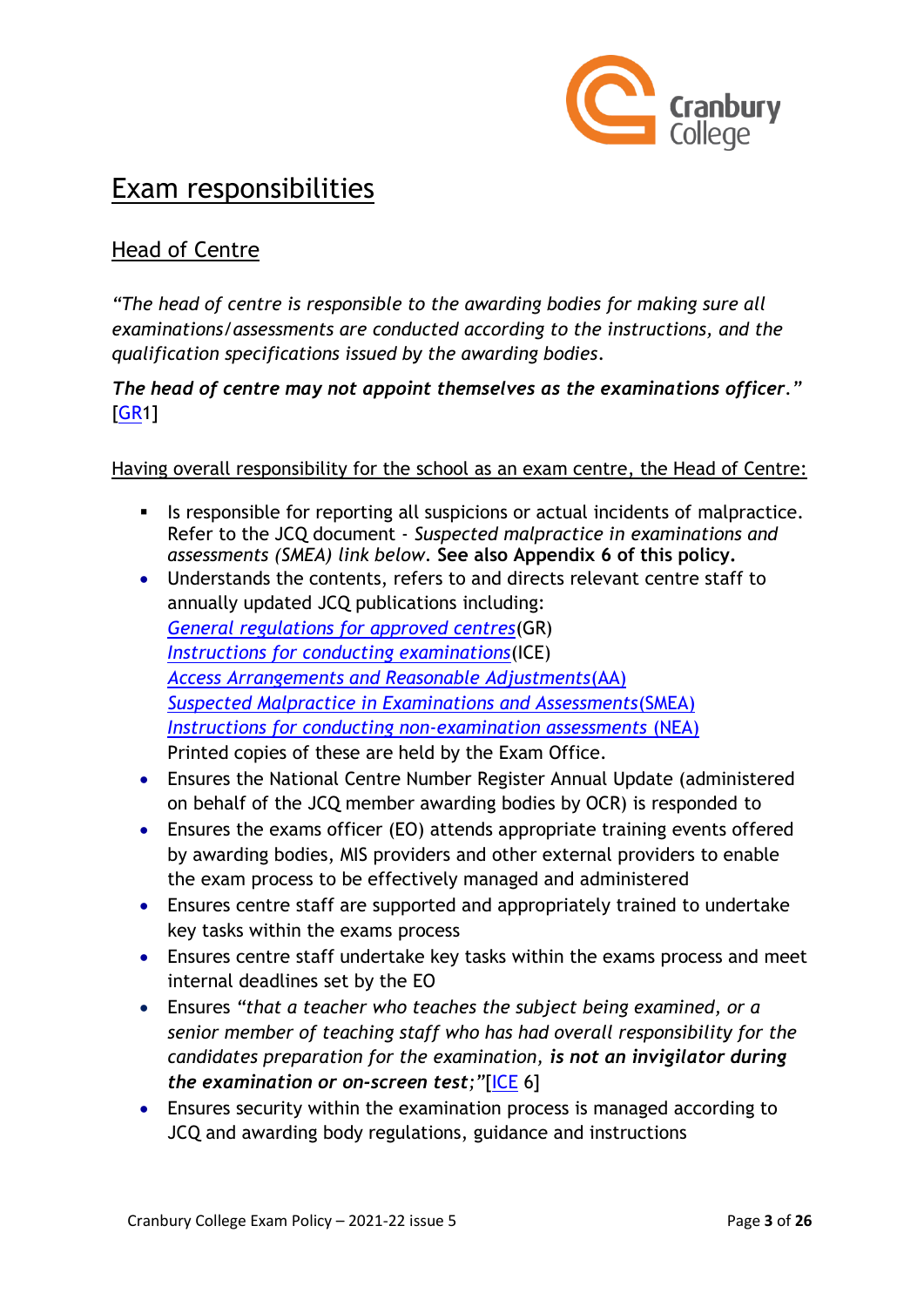

#### Additionally responsible for key policy areas:

• Ensures risks to the exam process are assessed and appropriate risk management processes/contingency plans are in place

#### **Exam contingency plan**

#### **The Exam contingency plan is held by the Exam Office**

• Ensures required internal appeals procedures are in place

**Internal appeals procedures**

**See Appendix 4 later in this policy.**

• Ensures the centre has documented processes in place relating to access arrangements and reasonable adjustments

**Access arrangements policy**

#### **See Access Arrangements on page 10**

Finally:

- Ensures staff are only entered for qualifications through the centre where entry through another centre is not available
- Ensures the appropriate steps are taken where a candidate being entered for exams is related to a member of centre staff

# Exams Officer (Admin)

- Understands the contents of annually updated JCQ publications including: *[General regulations for approved centres](http://www.jcq.org.uk/exams-office/general-regulations) [Instructions for conducting examinations](http://www.jcq.org.uk/exams-office/ice---instructions-for-conducting-examinations) [Suspected Malpractice in Examinations and Assessments](http://www.jcq.org.uk/exams-office/malpractice) [Post-results services](http://www.jcq.org.uk/exams-office/post-results-services)* (PRS)
- Is familiar with the contents of annually updated information from awarding bodies on administrative procedures, key tasks, key dates and deadlines
- Ensures key tasks are undertaken and key dates and deadlines met
- Recruits, trains and deploys a team of internal/external invigilators; appoints lead invigilators, as required

Manages the administration of public and internal exams:

advises the senior leadership team, subject and class tutors and other relevant support staff on annual exam timetables and application procedures as set by the various awarding bodies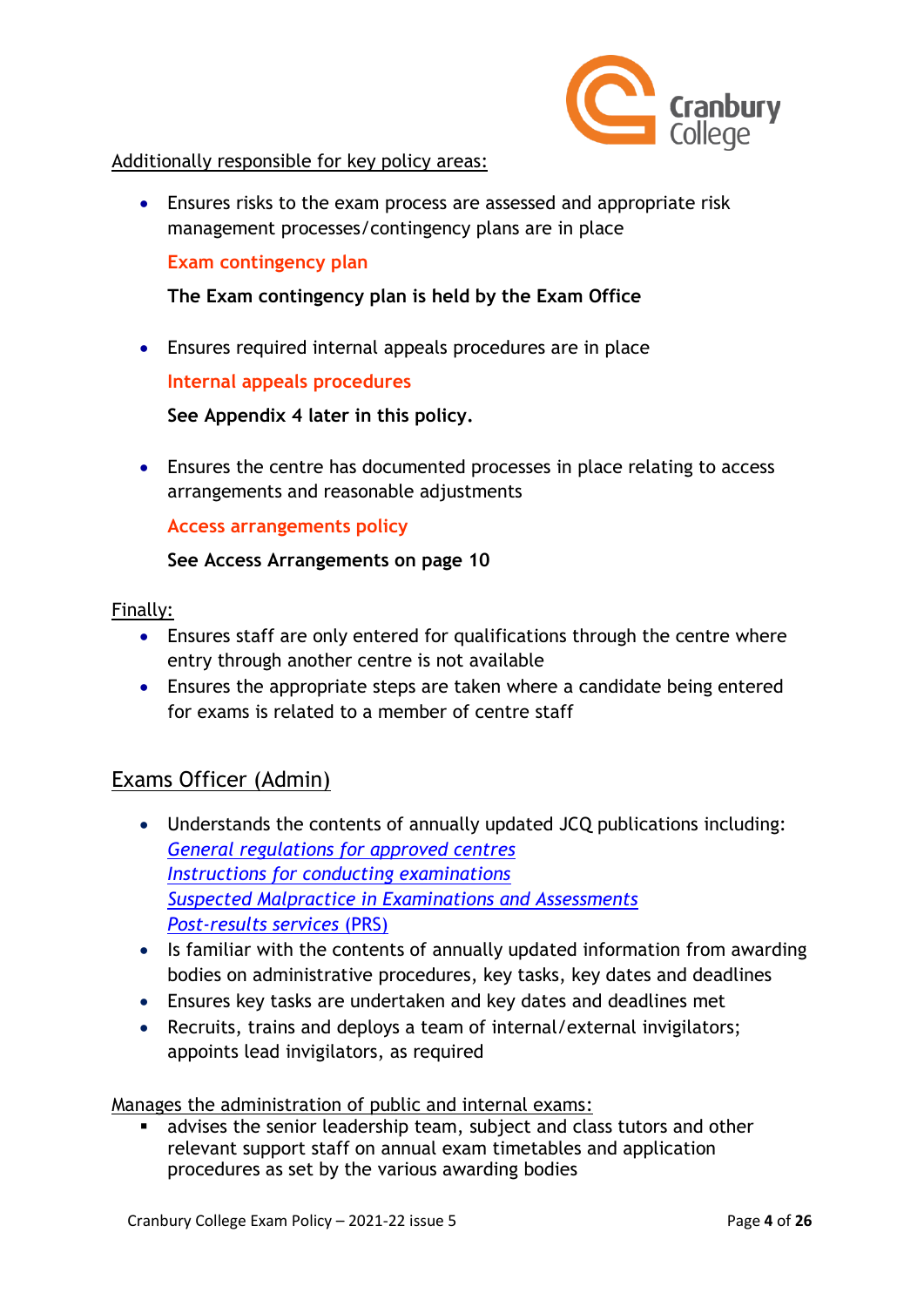

- oversees the production and distribution to staff, governors and candidates of an annual calendar for all exams in which candidates will be involved and communicates regularly with staff concerning imminent deadlines and events
- ensures that candidates and their parents are informed of and understand those aspects of the exam timetable that will affect them
- checks with teaching staff to ensure that necessary coursework is completed on time and in accordance with JCQ guidelines
- **•** provides and confirms detailed data on estimated entries
- maintains systems and processes to support the timely entry of candidates for their exams
- receives, checks and stores securely all exam papers and completed scripts and ensures that scripts are despatched in accordance with JCQ guielines
- administers access arrangements and makes applications for special consideration using the JCQ publications Access arrangements, reasonable adjustments and special consideration 15/16.
- identifies and manages exam timetable clashes
- accounts for income and expenditures relating to all exam costs/charges
- co-ordinates the exam invigilator training and monitors all exams invigilators responsible for the conduct of exams
- submits candidates' coursework marks, tracks despatch and stores returned coursework and any other material required by the appropriate awarding bodies correctly and on schedule
- arranges for dissemination of exam results and certificates to candidates and forwards, in consultation with the SLT, any appeals/re-mark requests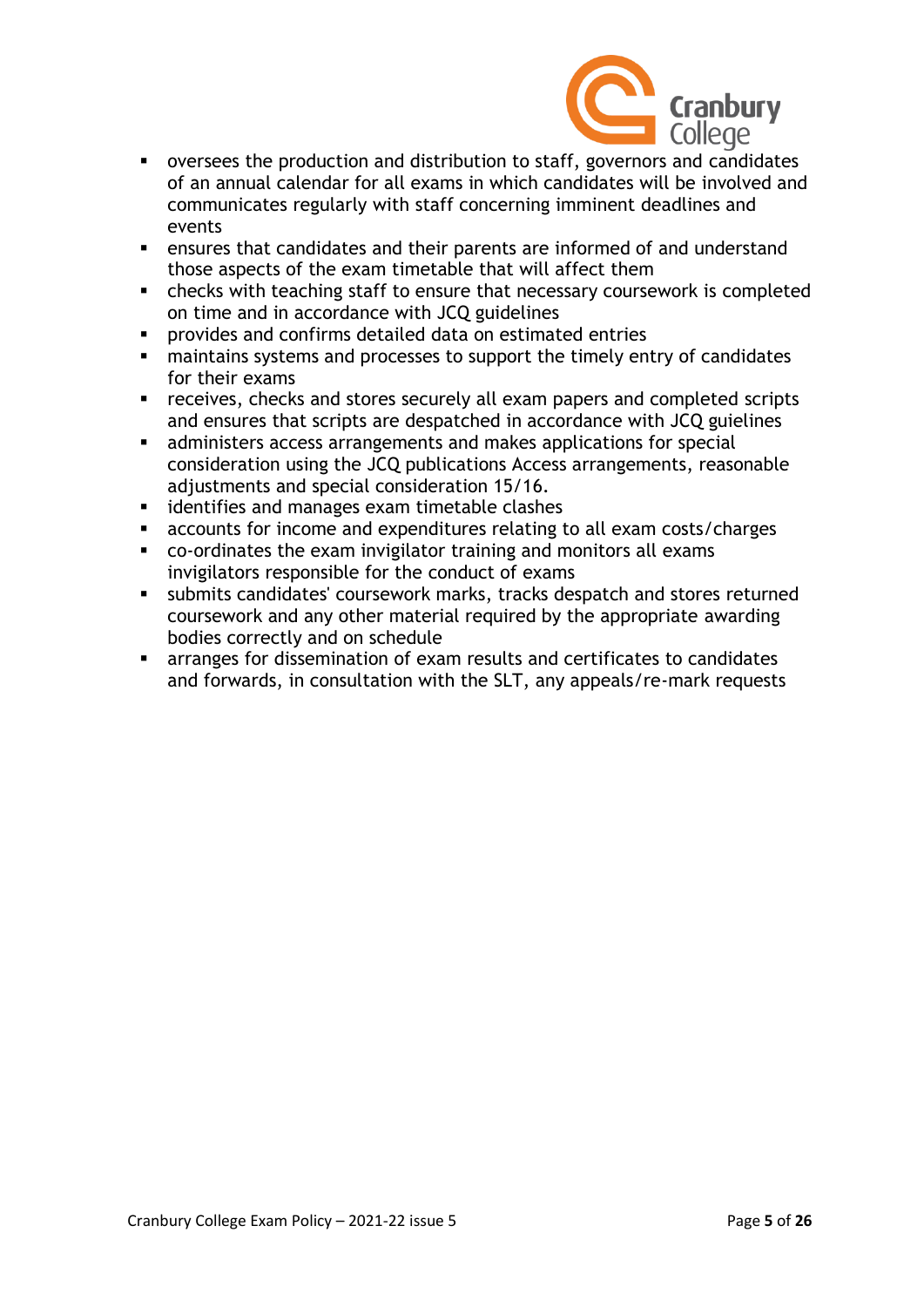

# Exams Officer (Teaching)

#### Organises teaching and learning:

- Manages external validation of courses followed at key stages 3 and 4, and post-16.
- **•** Provides guidance and pastoral oversight of candidates who are unsure about exam entries or amendments to entries.
- Ensures accurate completion of entry and all other sheets and adherence to deadlines as set by the Exams Officer
- Ensures accurate completion of coursework/controlled assessment mark sheets and declaration sheets
- Decisions on post-results procedures

# Senior Leadership Team

• Are familiar with the contents, refer to and direct relevant centre staff to annually updated JCQ publications including: *[General regulations for approved centres](http://www.jcq.org.uk/exams-office/general-regulations) [Instructions for conducting examinations](http://www.jcq.org.uk/exams-office/ice---instructions-for-conducting-examinations) [Access Arrangements and Reasonable Adjustments](http://www.jcq.org.uk/exams-office/access-arrangements-and-special-consideration/regulations-and-guidance) [Suspected Malpractice in Examinations and Assessments](http://www.jcq.org.uk/exams-office/malpractice) [Instructions for conducting non-examination assessments](http://www.jcq.org.uk/exams-office/non-examination-assessments)*

# Subject Leaders

- Ensure teaching staff undertake key tasks, as detailed in this policy, within the exams process (exam cycle) and meet internal deadlines set by the EO and SENCo
- Ensure teaching staff keep themselves updated with awarding body teacherspecific information to confirm effective delivery of qualifications
- Ensures teaching staff attend relevant awarding body training and update events

# **Teachers**

- Undertake key tasks, as detailed in this policy, within the exams process and meet internal deadlines set by the EO and ALS Lead/SENCo
- Keep updated with awarding body teacher-specific information to confirm effective delivery of qualifications
- Attend relevant awarding body training and update events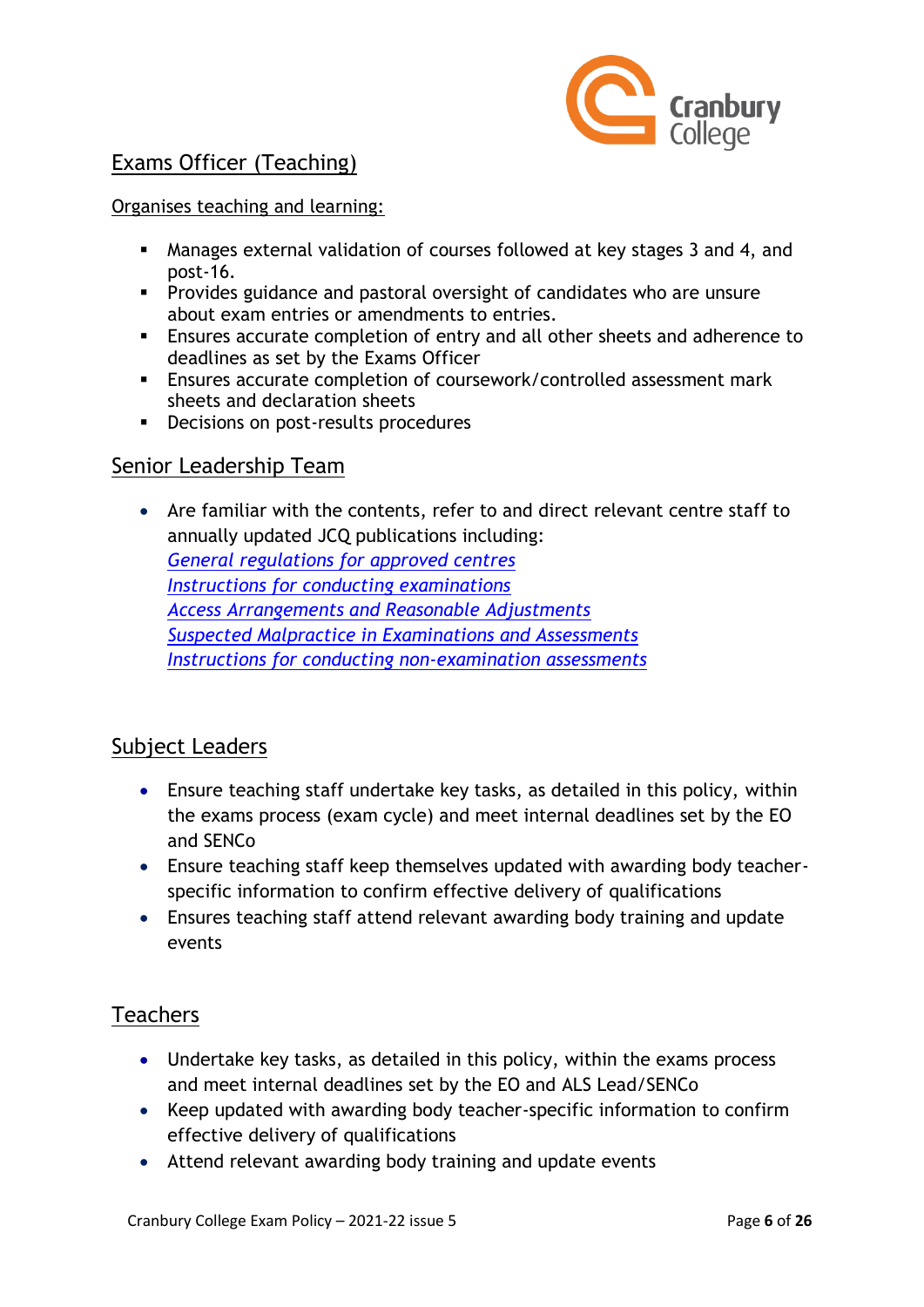

#### Are responsible for:

- Notification of access arrangements requirements (as soon as possible after the start of the course).
- Supplying information on entries, coursework and controlled assessments as required by the Head of Subject, and Exams Officer.

# The SEN Coordinator – ALS Lead/SENCo

- Is familiar with the contents, refers to and directs relevant centre staff to annually updated JCQ publications including: *[Access Arrangements and Reasonable Adjustments](http://www.jcq.org.uk/exams-office/access-arrangements-and-special-consideration/regulations-and-guidance)*
- Leads on the access arrangements and reasonable adjustments process (referred to in this policy as 'access arrangements')
- If not the qualified access arrangements assessor, works with the person appointed, on all matters relating to assessing candidates and the administration of the assessment process
- Presents when requested by a JCQ Centre Inspector, evidence of the assessor's qualification

#### Is responsible for:

- Identification and testing of candidates' requirements for access arrangements and notifying the Exams Officer in good time so that they are able to put in place exam day arrangements.
- **•** process any necessary applications in order to gain approval (if required).
- working with the exams officer to provide the access arrangements required by candidates in exams rooms.

#### Invigilators

- Attend training, update, briefing and review sessions as required
- Provide information as requested on their availability to invigilate
- Sign a confidentiality and security agreement and confirm whether they have any current maladministration/malpractice sanctions applied to them

Are responsible for:

- **EXE** assisting the exams officer in the efficient running of exams according to JCQ regulations.
- collection of exam papers and other material from the exams office before the start of the exam.
- collection of all exam papers in the correct order at the end of the exam and ensuring their return to the exams office.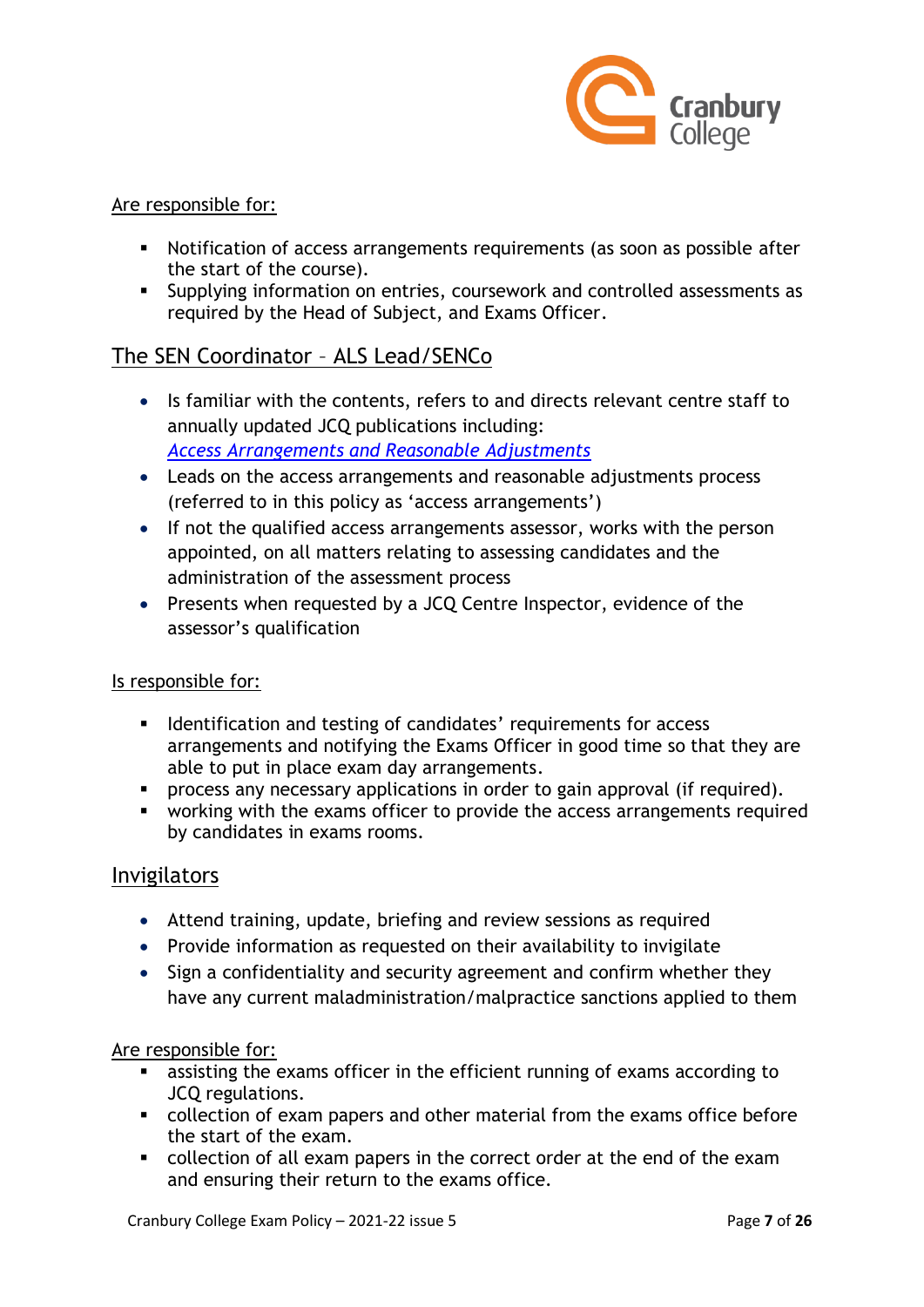

#### **Reception staff**

• Support the EO in dealing with exam-related deliveries and dispatches with due regard to the security of confidential materials

#### **Site staff**

• Support the EO in relevant matters relating to exam rooms and resources

#### **Candidates**

Where applicable in this policy, the term 'candidates' refers to candidates and/or their parents/carers.

Are responsible for:

- Confirmation and signing of entries.
- Understanding coursework regulations and signing a declaration that authenticates the coursework/controlled assessment as their own
- ensuring they conduct themselves in all exams according to the JCQ regulations.

#### Qualifications offered

The qualifications offered at this centre are decided by the Head of centre, Deputy head, Heads of subject, Heads of department and Senior leadership team.

The qualifications offered are:

- GCSE
- Edexcel Awards
- Functional skills
- **Entry level**
- AQA Unit Awards
- AQA Step up to English
- and BTEC.

The subjects offered for these qualifications in any academic year may be found in the centre's published prospectus for that year. If there has been a change of specification from the previous year, the exams office must be informed by the 15th September of the academic year in question, or at the earliest opportunity if changes are required during the academic year.

Informing the exams office of changes to a specification is the responsibility of the Heads of subject.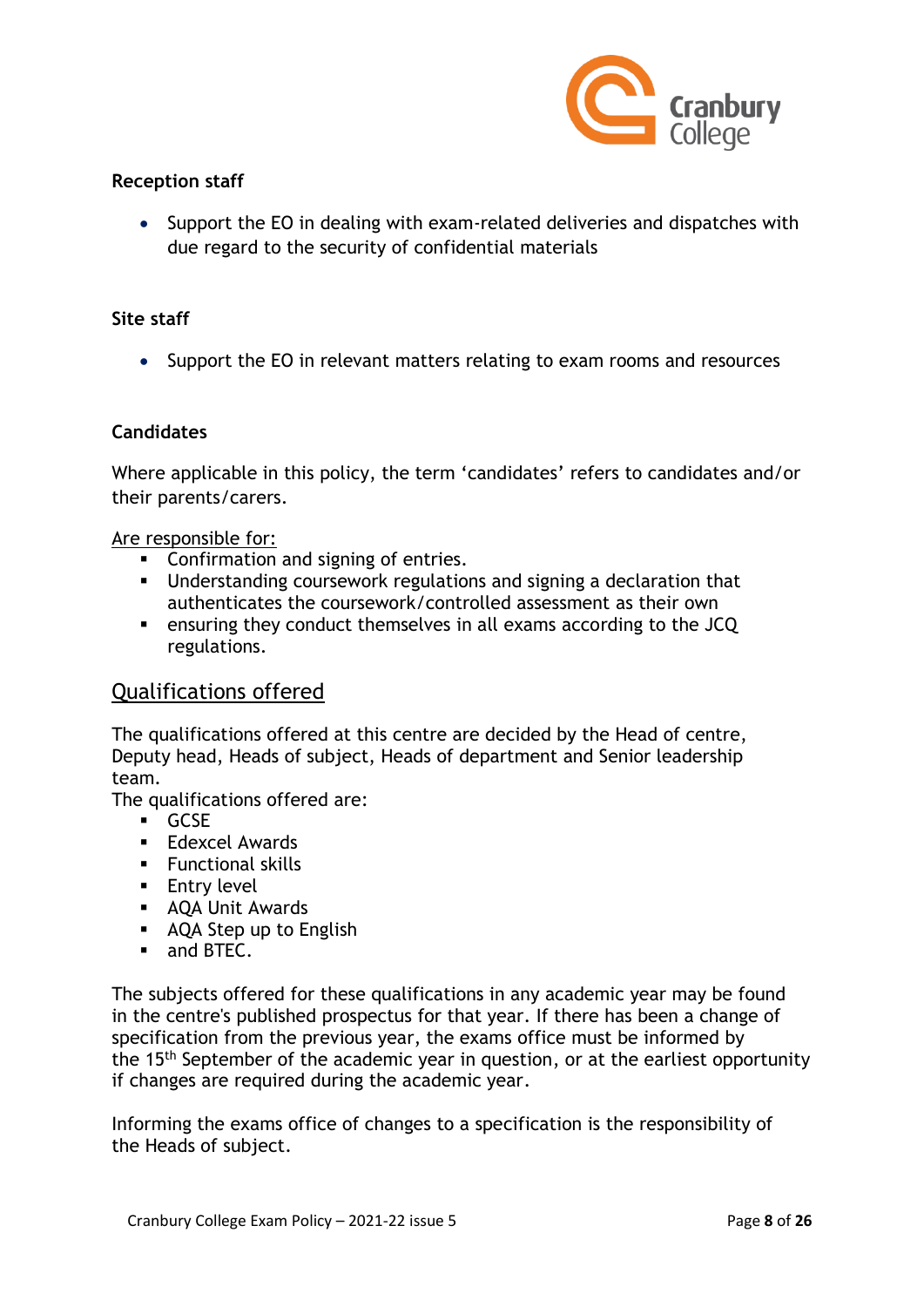

Decisions on whether a candidate should be entered for a particular subject will be taken by Subject Teacher, Head of Subject and Exams Officer (teaching).

#### Exam series

Internal exams and assessments are undertaken throughout the year as appropriate.

External exams and assessments are scheduled in as per individual exam boards e.g. Pearson Functional Skills.

Controlled Assessments are held under external exam conditions. Refer to Separate Controlled Assessment Policy.

The centre does offer some assessments on an on-demand basis. If offered, ondemand assessments can be scheduled only in windows agreed between the Exams Officers and the Subject Leads*.*

#### Exam Timetable

Once confirmed, the exams officer will circulate the exam timetable for External exams.

#### Entries, entry details and late entries

Candidates are selected for their exam entries by the Heads of subject, Subject teachers and Exams Officer (teaching).

The centre does not accept entries from external candidates.

The centre does act as an exam centre for other schools.

Entry deadlines are circulated to heads of department via Email, Notice board and Briefing meeting.

Late entries are authorised by Exams officers.

GCSE re-sits are only allowed for post-16 students, in accordance with the prevailing rules.

Functional Skills and Award re-sits are allowed at this centre.

Re-sit decisions will be made in consultation with Candidates, Subject teachers,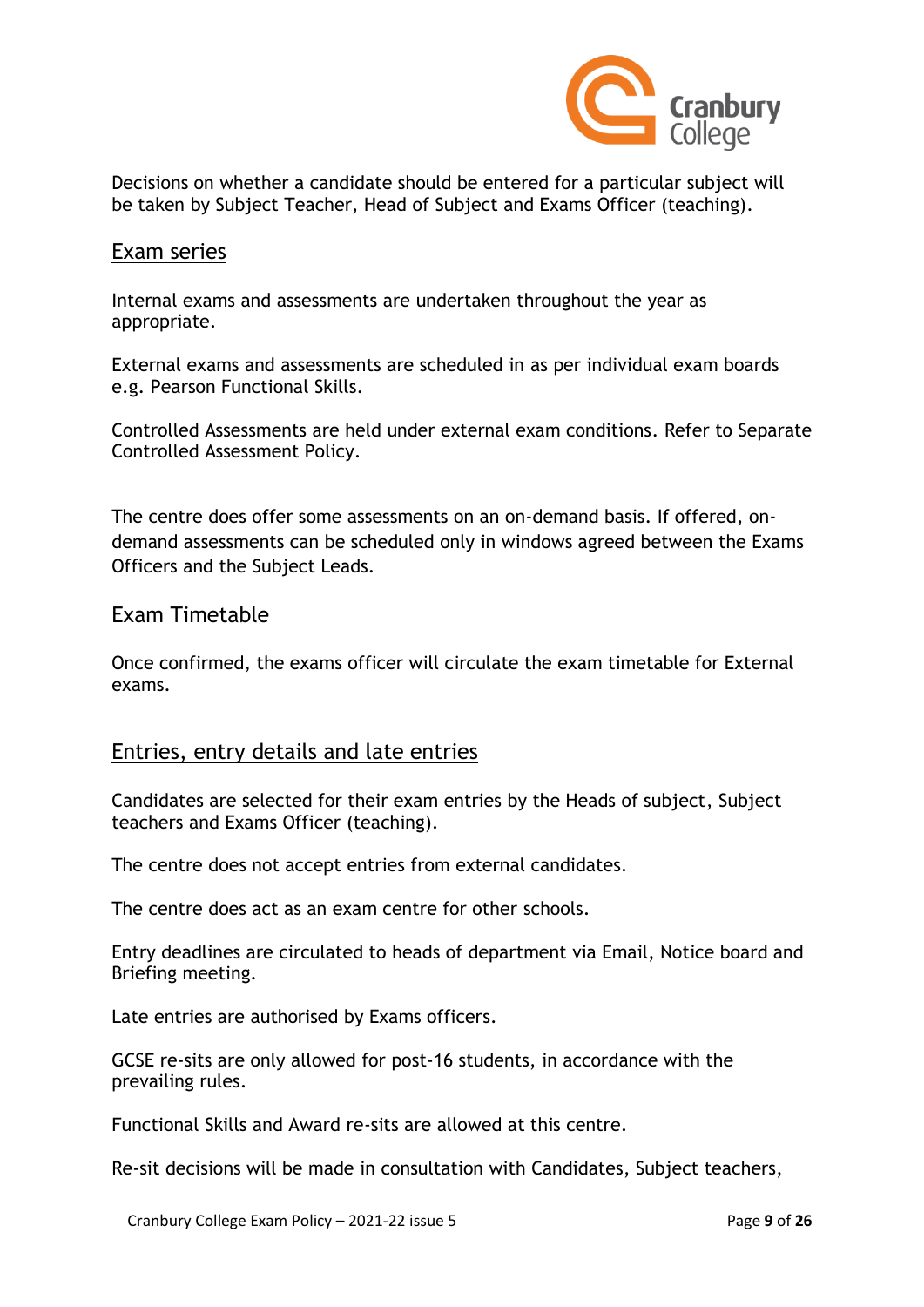

Exams Officer and Heads of subject, and subject to the prevailing guidance at the time.

#### Exam fees

Candidates or departments will not be charged for changes of tier, withdrawals made by the proper procedures or alterations arising from administrative processes provided these are made within the time allowed by the awarding bodies.

All entry exam fees are paid by the Centre.

Entry deadlines are circulated to Heads of Subject via Email, Notice board and Briefing meeting.

Late entry or amendment fees are paid by the Centre.

Fee reimbursements may be sought from candidates who fail to sit an exam without medical evidence, or evidence of other mitigating circumstances.

Re-sit fees are paid by the Centre.

#### Equality Legislation

All exam centre staff must ensure that they meet the requirements of any equality legislation. **See Appendix 7: Equality Act 2010 - Policy in relation to Exams.**

The centre will comply with the current legislation, including making reasonable adjustments to the service that they provide to candidates in accordance with requirements defined by the legislation, awarding bodies, and JCQ. This is the responsibility of the Head of Centre, Deputy Head, Senior Leadership Team, Exams Officer and ALS Lead/ SENCo.

#### Access arrangements

The ALS Lead/ SENCo will inform subject teachers of candidates with special educational

needs who are embarking on a course leading to an exam.

The ALS Lead/ SENCo can then inform individual staff of any special arrangements that individual candidates can be granted during the course and in the exam.

A candidate's access arrangements requirement is determined by the ALS Lead/ SENCo,

Doctor and Educational psychologist/Specialist teacher.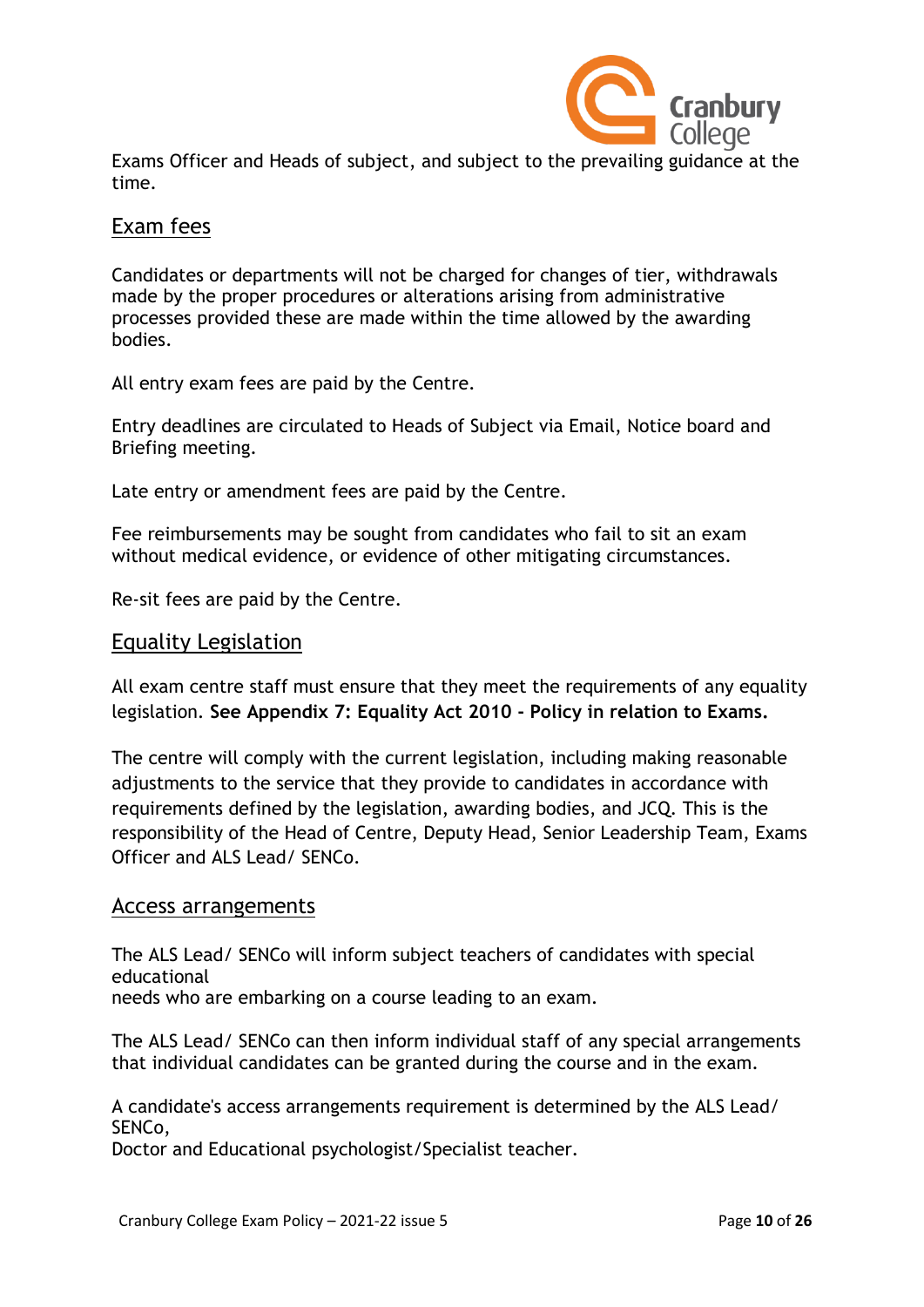

Ensuring there is appropriate evidence for a candidate's access arrangement is the responsibility of ALS Lead/ SENCo and Exams officer.

Making access arrangements for candidates to take exams is the responsibility of both the ALS Lead/ SENCo and Exams officer.

Submitting completed access arrangement applications to the awarding bodies is the responsibility of the Exams officer.

Rooming for access arrangement candidates will be arranged by the SENCo with the exams officer.

Invigilation and support for access arrangement candidates will be organised by the exams officer.

#### Overseas students

The Centre does not accommodate overseas students.

#### Contingency planning

Contingency planning for exams administration is the responsibility of the Senior Leadership Team.

#### Private candidates

The Centre does not accommodate private candidates.

#### Transferred candidates

The Centre accepts transferred candidates providing the candidate is known to the centre (on dual roll) and the transferred reason is for social, emotional and mental health or medical issues.

#### Verifying candidate identity procedure

Candidates/transferred candidates at their initial interview at the centre are required to have their photograph taken, this is then stored on Cranbury's secure database system. Students identity on examination days is verified by two members of staff and the candidate is seated in the exam room according to the table plan.

In cases where it is impossible to identify a candidate due to the wearing of religious clothing, such as a veil, the candidate will be approached by a member of staff of the same gender and taken to a private room where they will be politely asked to remove their religious clothing for identification purposes. Cranbury will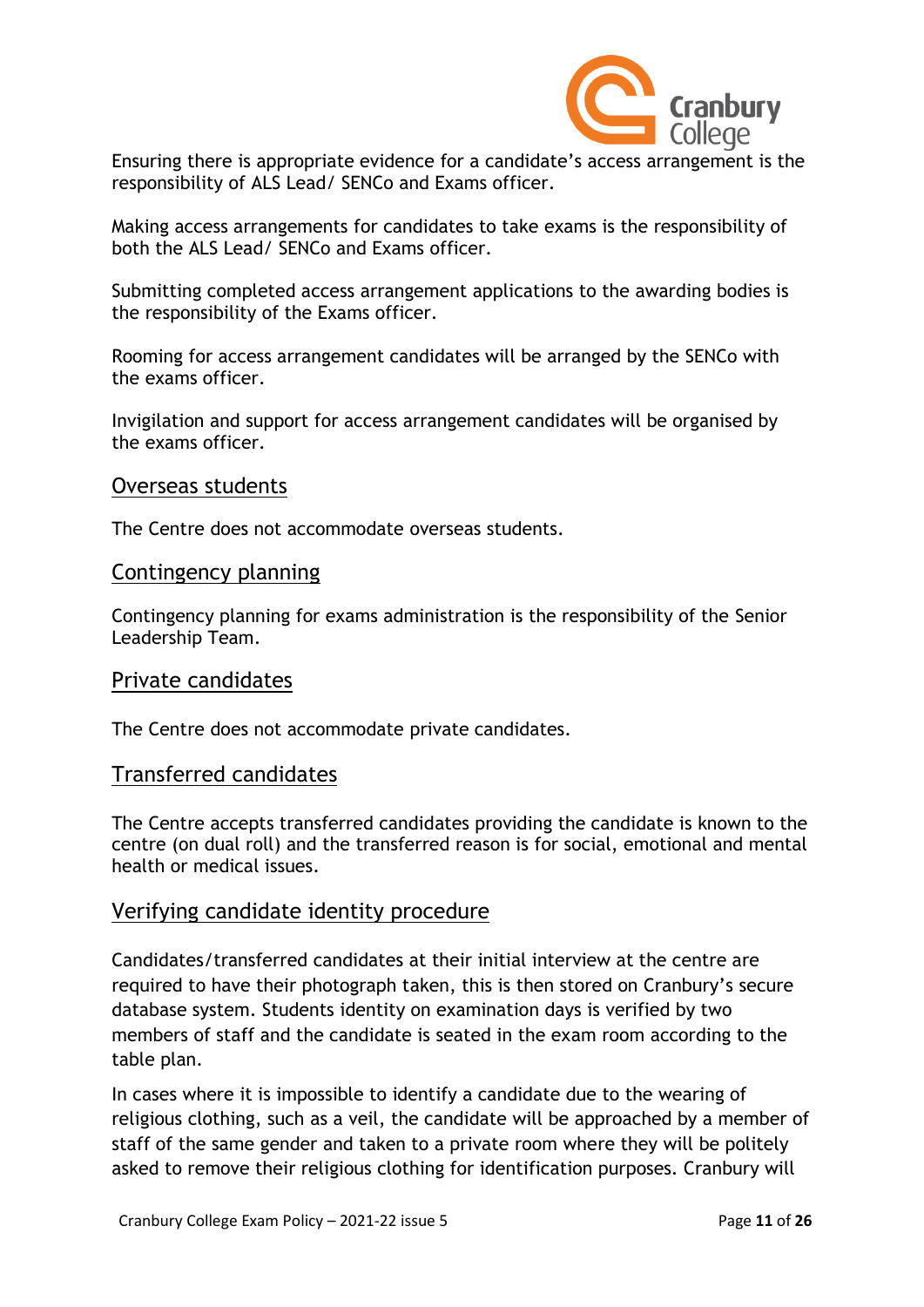

inform candidates in advance of this procedure and well before their first examination.

Once identification has been established, the candidate should replace, for example, their veil and proceed as normal to sit the examination. **IICE 91** 

### Estimated grades

Heads of subject and Subject teacher is responsible for submitting estimated grades to the exams officer when requested by the exams officer.

#### Managing invigilators

Support staff and teachers other than subject teachers are used to invigilate examinations.

These invigilators will be used for External exams.

Invigilators are briefed by the exams office.

Training for invigilators is co-ordinated by the Senior Leadership Team.

For BCS all new Invigilators will complete BCS training.

All new Invigilators will be observed by a BCS registered member of staff (Centre Manager/Examinations Officer) on their first live test session, for the whole session. Observation reports will be filled in and signed at the time of observation.

All Invigilators will be observed annually.

#### **Malpractice**

The Head of centre, in consultation with the Exams Officers and Senior LeadershipTeam, is responsible for investigating suspected malpractice. **See Appendices 5 and 6 later in this policy.**

#### Exam days

The Exams Officer (admin) will book all exam rooms after liaison with other users and make the question papers, other exam stationery and materials available for the invigilator.

Heads of Subject and Subject Teachers are responsible for setting up the allocated rooms, and will be informed of requirements at least 3 days prior to the exam.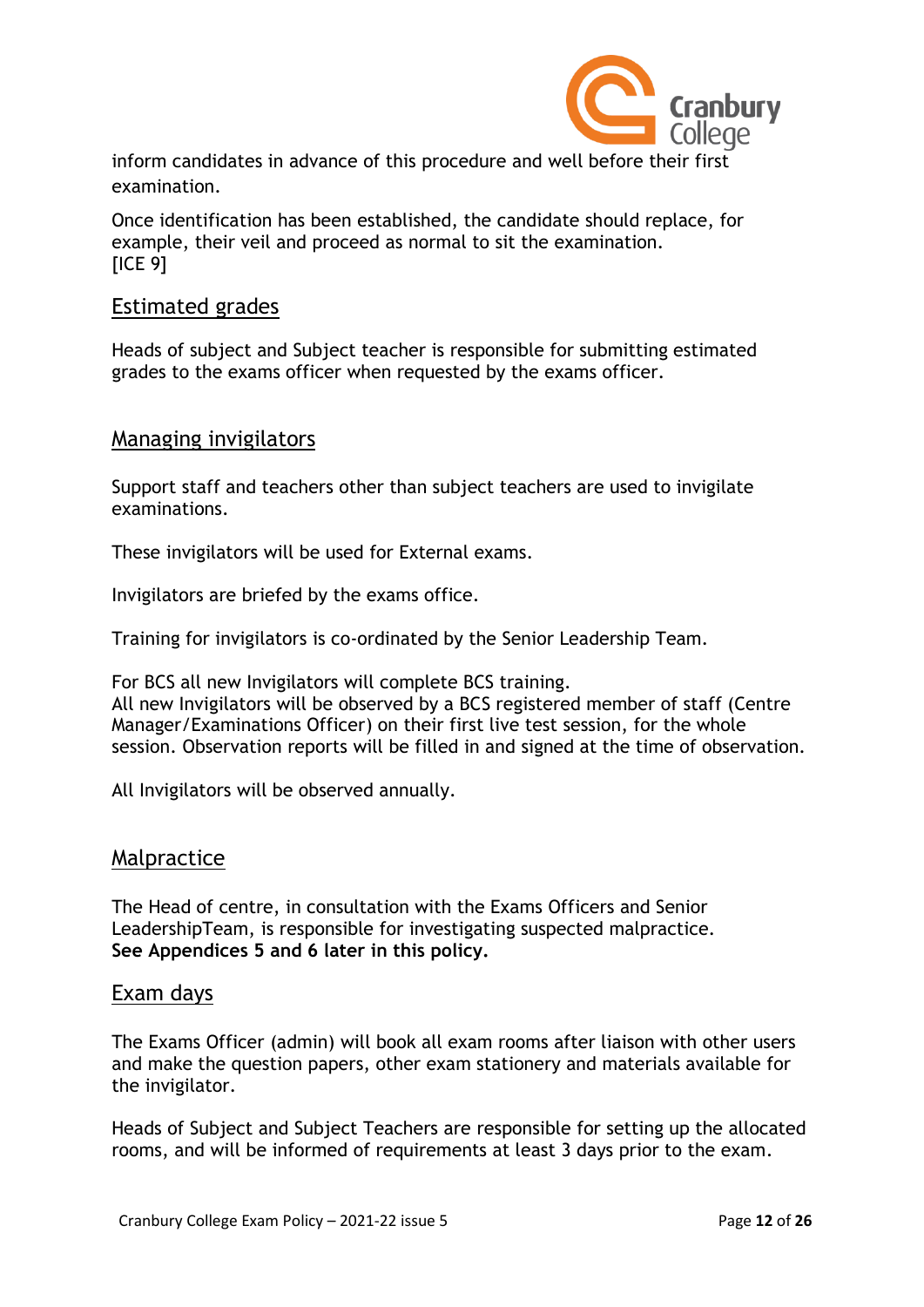

The invigilator will start all exams in accordance with JCQ guidelines.

Subject staff may be present at the start of the exam to assist with identification of candidates. Any staff present must be in accordance with the rules defined by JCQ concerning who is allowed in the exam room and what they can do.

In practical subject teachers' availability will be in accordance with JCQ guidelines.

Exam papers must not be read by subject teachers or removed from the exam room before the end of a session. Papers will be distributed to Subject Leads at the end of the exam session.

A relevant subject teacher may be available to read out any subject-specific instructions and start the exam, if required.

After an exam, the Exams officer will arrange for the secure storage, and safe dispatch of completed examination scripts to awarding bodies, working in conjunction with Centre Admin Office.

# **Candidates**

The exams officer will provide written information to candidates in advance of each exam series.

The centre's published rules on acceptable dress and behaviour apply at all times.

In an exam room, candidates must not have access to items other than those clearly allowed in the instructions on the question paper, the stationery list, or the specification for that subject. This is particularly true of mobile phones and other electronic communication or storage devices with text or digital facilities. Any precluded items must not be taken into an exam room.

Candidates' personal belongings remain their own responsibility and the centre accepts no liability for their loss or damage.

Food and drink may be allowed in the examination room at the discretion of the Head of Centre. However, this is on the condition that any food brought in the examination room by the candidate is free from packaging and all labels are removed from drink containers.

Disruptive candidates are dealt with in accordance with JCQ guidelines.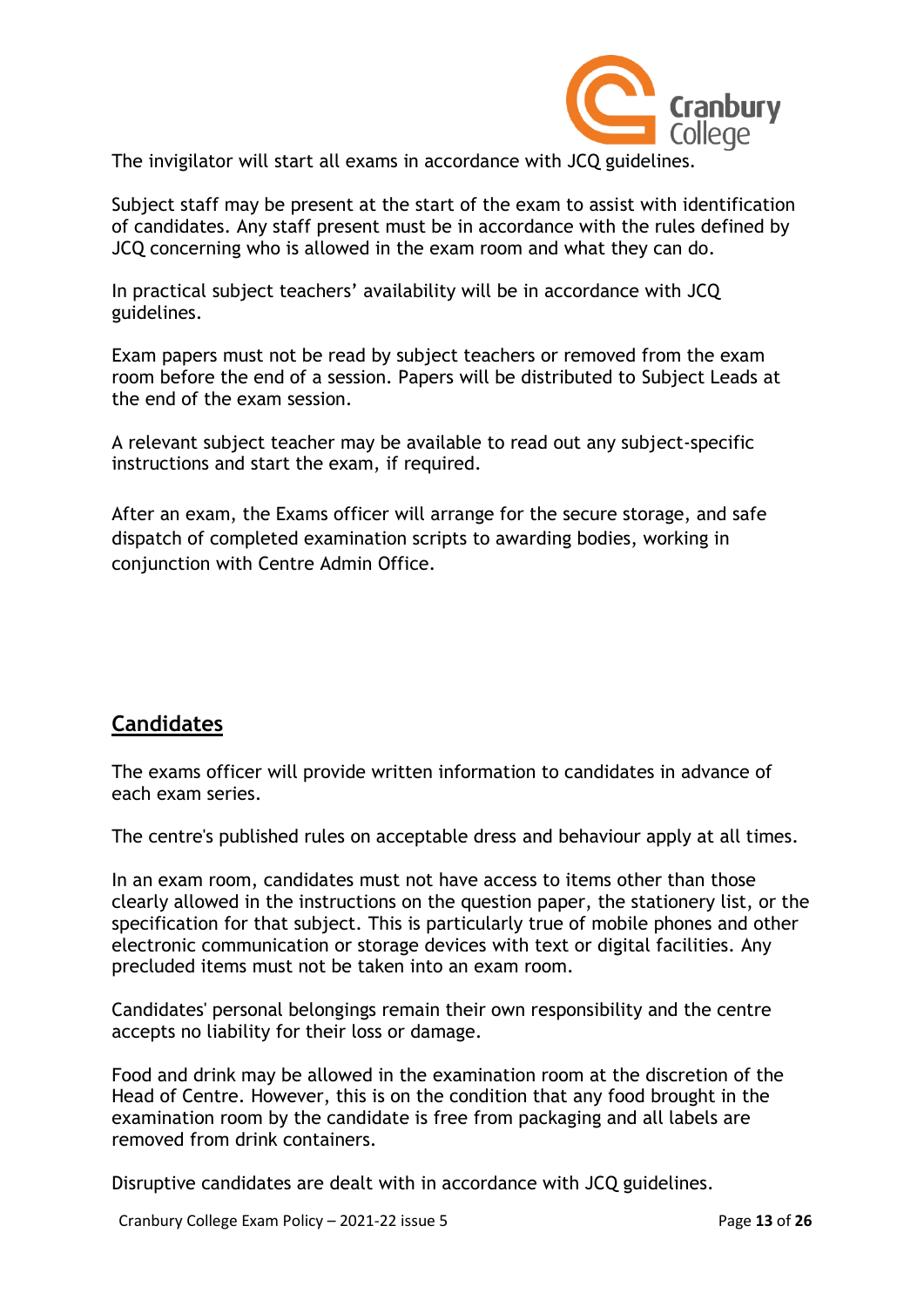

Candidates are expected to stay for the full exam time at the discretion of the Exams officer (teaching).

**Note**: candidates who leave an exam room must be accompanied by an appropriate member of staff at all times.

**For exams longer than one hour, candidates may leave the exam early, but no sooner than one hour after the published starting time. They will NOT be allowed to return. Similarly, a late arriving student will NOT be allowed to enter the exam room, nor start an exam, if any candidate has already left. If a student arrives under 30 minutes late to an exam (providing no other candidate has already finished their exam) the candidate will be allowed to take their exam.**

The Exams officer is responsible for handling late or absent candidates on exam day or subsequently.

### Special Considerations

Should a candidate be unable to attend an exam because of illness, suffer bereavement or other trauma, be ill or otherwise disadvantaged or disturbed during an exam, then it is the candidate's responsibility to alert the centre, the exams officer, or the exam invigilator, to that effect.

The candidate must support any special consideration claim with appropriate evidence within three days of the exam, for example by providing a letter from the candidate's doctor.

The exams officer will then forward a completed special consideration form to the relevant awarding body within seven days of the exam.

#### Internal assessment

It is the duty of heads of department to ensure that all internal assessment is ready for despatch at the correct time. The exams officer will assist by keeping a record of each despatch, including the recipient details and the date and time sent.

Controlled Assessments are covered by a separate policy.

#### Marks and appeals

Marks for all internally assessed work and estimated grades are provided to the exams office by the Subject teachers and Heads of subject.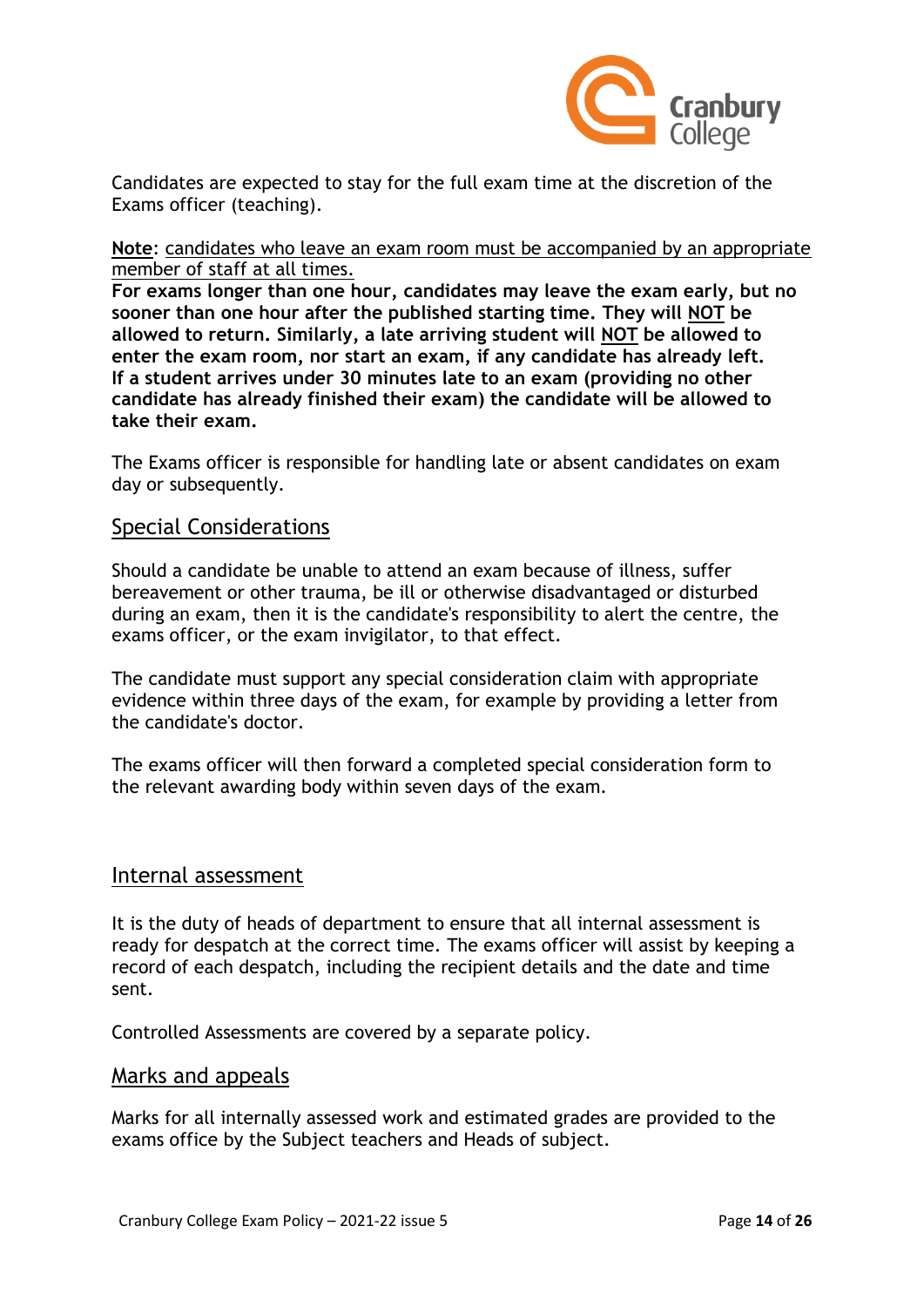

### Appeals against internal assessments

The process for managing appeals against internal assessments is detailed in a separate appeals policy, available from the exams office.

# Results, enquiries about results (EARs) and access to scripts (ATS)

Candidates will receive individual result slips on results days, in person at the centre.

Results cannot be issued over the phone, by text, nor by email.

Arrangements for the centre to be open on results days are made by the Exams Officer.

The provision of staff on results days is the responsibility of the Exams Officer.

### EARs

EARs may be requested by centre staff or the candidate following the release of results. A request for a re-mark or clerical check requires the written consent of the candidate, a request for a re-moderation of internally assessed work may be submitted without the consent of the group of candidates.

The cost of supported EARs will be paid by the Centre*.*

All decisions on whether to make an application for an EAR will be made by The Senior Leadership Team.

If a candidate's request for an EAR is not supported, the candidate may appeal and the centre will respond by following the process in its Internal Appeals Procedure (IAP) document. If a candidate requires an EAR against the advice of subject staff, they will be charged.

All processing of EARs will be the responsibility of the Head of Centre following the JCQ guidance.

# ATS

After the release of results, candidates may ask subject staff to request the return of papers within three days' scrutiny of the results.

Centre staff may also request scripts for investigation or for teaching purposes. For the latter, the consent of candidates must be obtained.

An EAR cannot be applied for once a script has been returned.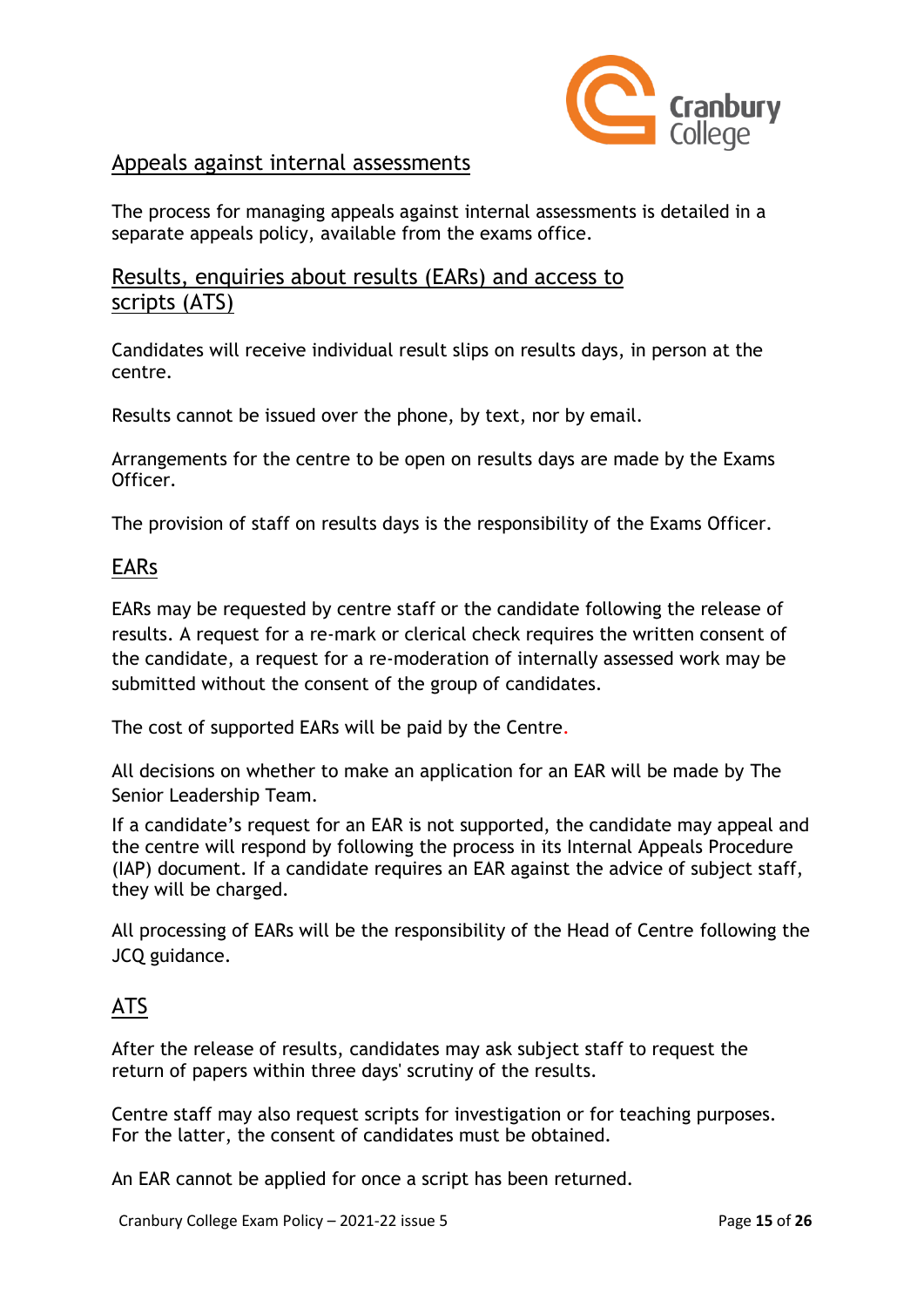

Processing of requests for ATS will be the responsibility of the Exams Officer.

# **Certificates**

Certificates are presented in person and collected and signed for.

Certificates can be collected on behalf of a candidate by third parties, provided they have written authority from the candidate to do so, and bring suitable identification with them that confirms who they are.

The centre retains certificates for two years.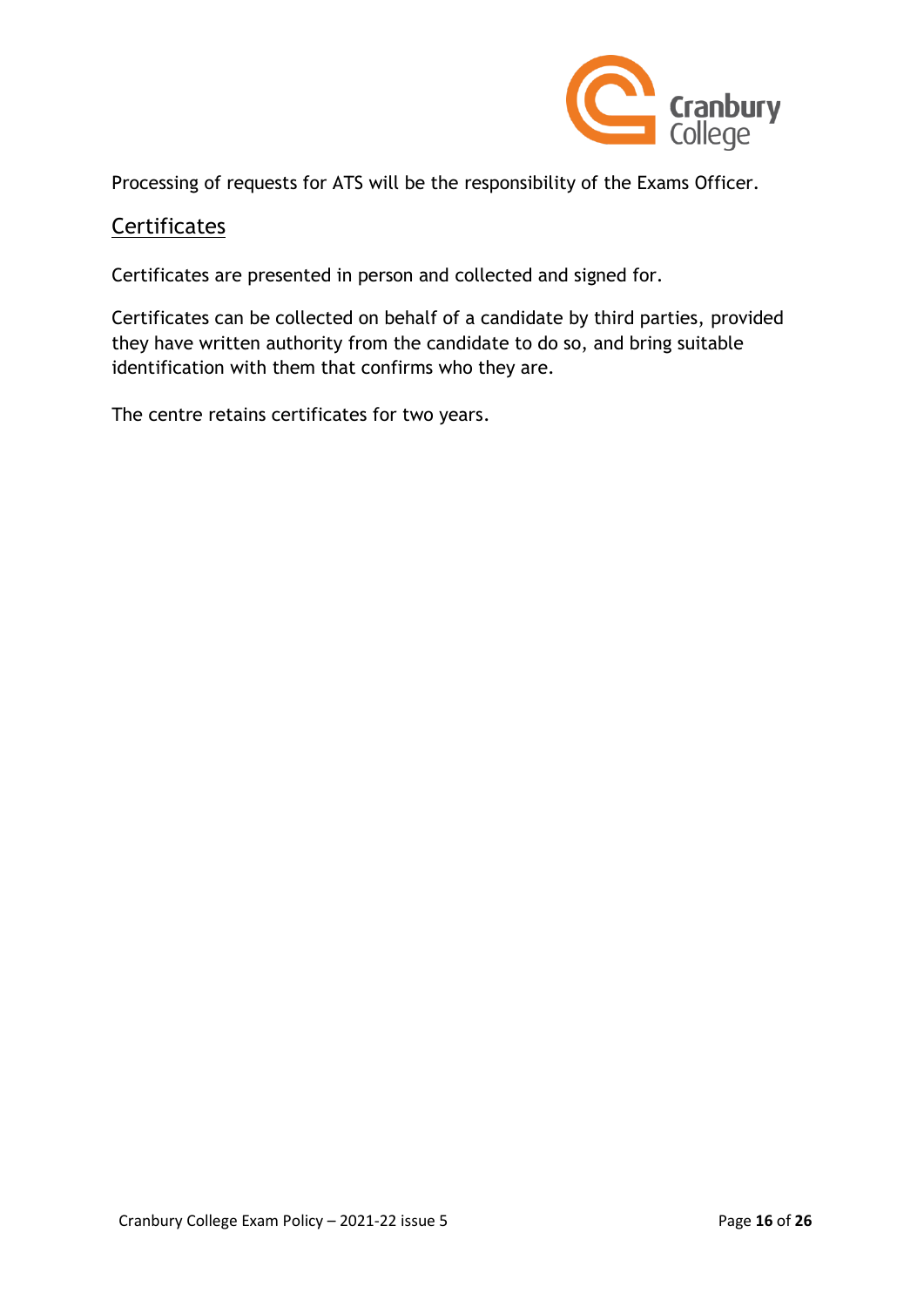

#### **Appendix 1.**

**BTEC Registration and Certification**

Aim:

- To register individual learners to the correct programme, within agreed timescales.
- To claim valid learner certificates within agreed timescales.
- To construct a secure, accurate and accessible audit trail to ensure that individual
- learner registration and certification claims can be tracked to the certificate which is issued for each learner.

In order to do this, the centre will:

• Register each learner within the awarding body requirements.

• Provide a mechanism for programme teams to check the accuracy of learner registrations.

- Make each learner aware of their registration status.
- Inform the awarding body of withdrawals, transfers or changes to learner details.
- Ensure that certificate claims are timely and based solely on internally verified assessment records.
- Audit certificate claims made to the awarding body.
- Audit the certificates received from the awarding body to ensure accuracy and completeness.
- Keep all records safely and securely for three years post certification.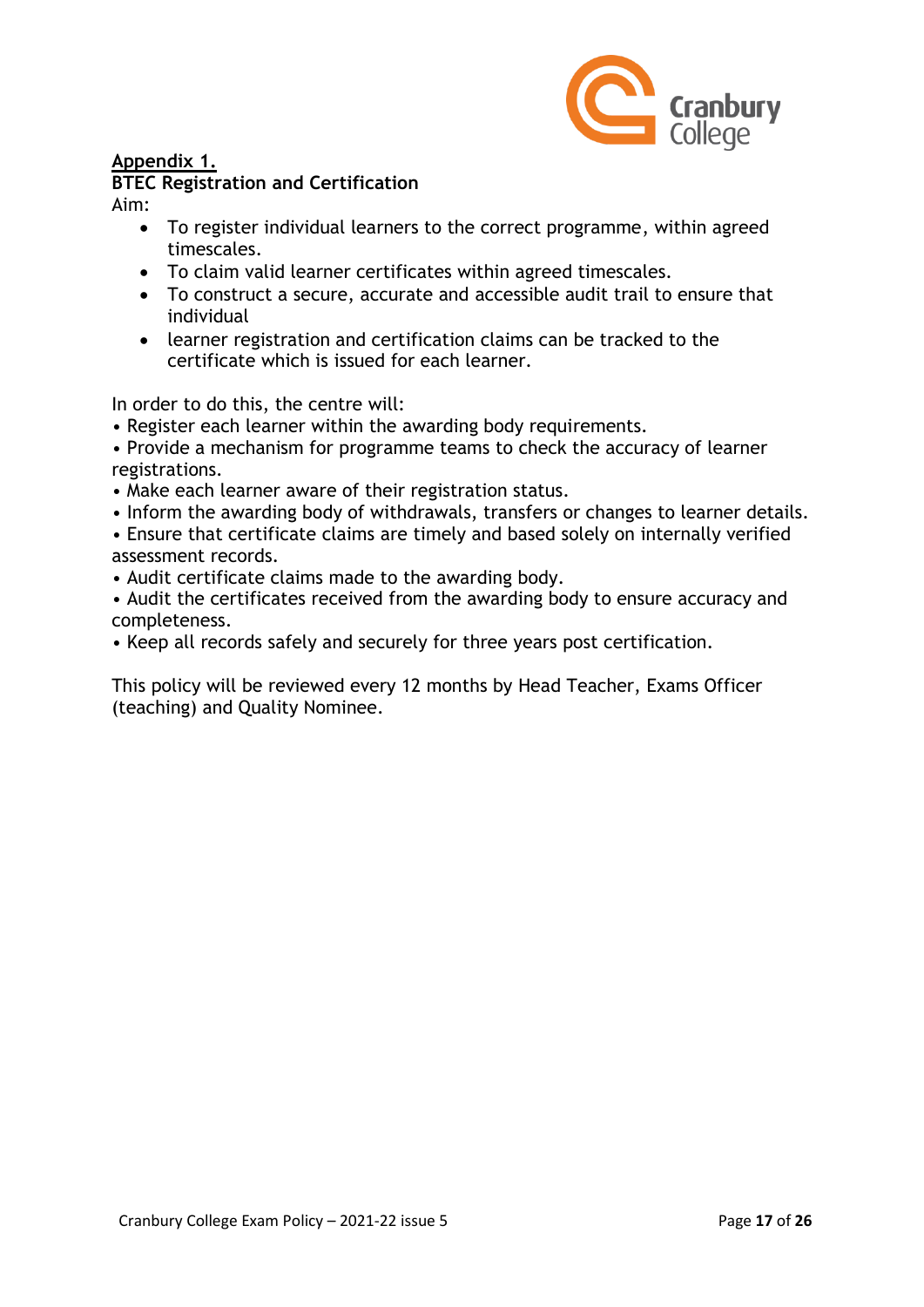

#### **Appendix 2.**

**BTEC additional notes to Cranbury College Assessment Policy** Aim:

- To ensure that assessment methodology is valid, reliable and does not disadvantage or advantage any group of learners or individuals.
- To ensure that the assessment procedure is open, fair and free from bias and to national standards.
- To ensure that there is accurate and detailed recording of assessment decisions.

In order to do this, the centre will:

• Ensure that learners are provided with assignments that are fit for purpose, to enable them to produce appropriate evidence for assessment.

• Assess learner's evidence using only the published assessment and grading criteria.

- Ensure that assessment decisions are impartial, valid and reliable.
- Not limit or 'cap' learner achievement if work is submitted late.

• Develop assessment procedures that will minimise the opportunity for malpractice.

- Maintain accurate and detailed records of assessment decisions.
- Maintain a robust and rigorous internal verification procedure.
- Annually provide samples for National Standards Sampling as required by the awarding body.
- Monitor NSS reports and undertake any remedial action required.
- Share good assessment practice between all BTEC programme teams.

• Ensure that BTEC assessment methodology and the role of the assessor are understood by all BTEC staff.

• Provide resources to ensure that assessment can be performed accurately and appropriately.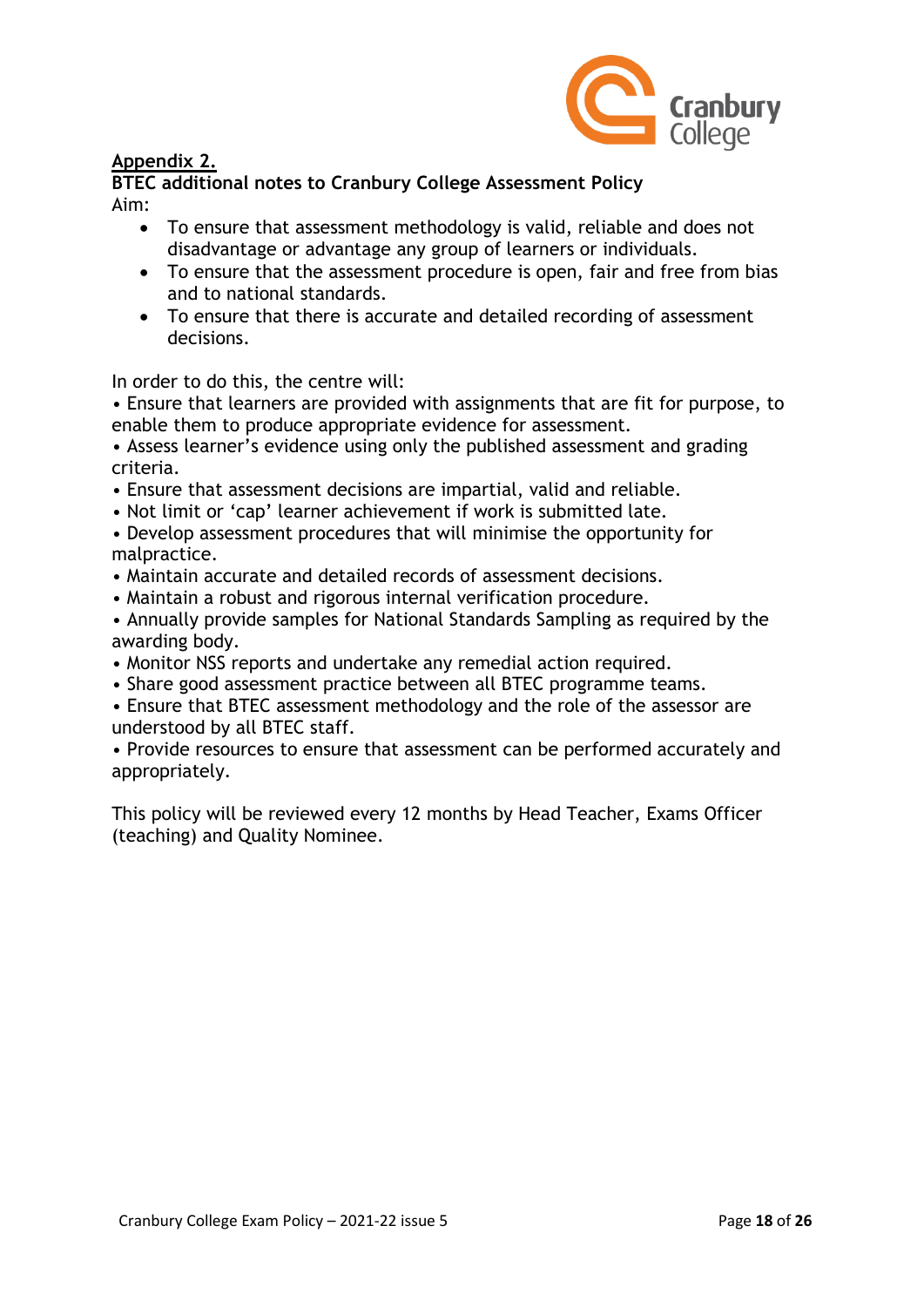

#### **Appendix 3. Internal Verification Policy**

Aim:

- To ensure that IV is valid, reliable and covers all assessors and programme activity.
- To ensure that the IV procedure is open, fair and free from bias.
- To ensure that there is accurate and detailed recording of IV decisions.

In order to do this, the centre will:

- Ensure that all centre assessment instruments are verified as fit for purpose.
- Verify an appropriately structured sample of assessor work from all programmes, sites and teams, to ensure centre programmes conform to national standards and NSS requirements.
- Plan an annual internal verification schedule, linked to assignment plans.
- Define, maintain, and support effective internal verification roles.

• Ensure that identified staff will maintain secure records of all internal verification activity.

• Brief and train staff of the requirements for current internal verification procedures.

- Promote internal verification as a developmental process between staff.
- Provide standardised IV documentation
- Use the outcome of internal verification to enhance future assessment practice.

#### **The BTEC Centre Guide is accessed via the link below (2020-21 is the latest version):**

[https://qualifications.pearson.com/content/dam/pdf/btec](https://qualifications.pearson.com/content/dam/pdf/BTEC-Firsts/news/btec-centre-guide-to-quality-assurance.pdf)[brand/BTEC\\_Centre\\_Guide\\_to\\_Internal\\_Verification.pdf](https://qualifications.pearson.com/content/dam/pdf/BTEC-Firsts/news/btec-centre-guide-to-quality-assurance.pdf)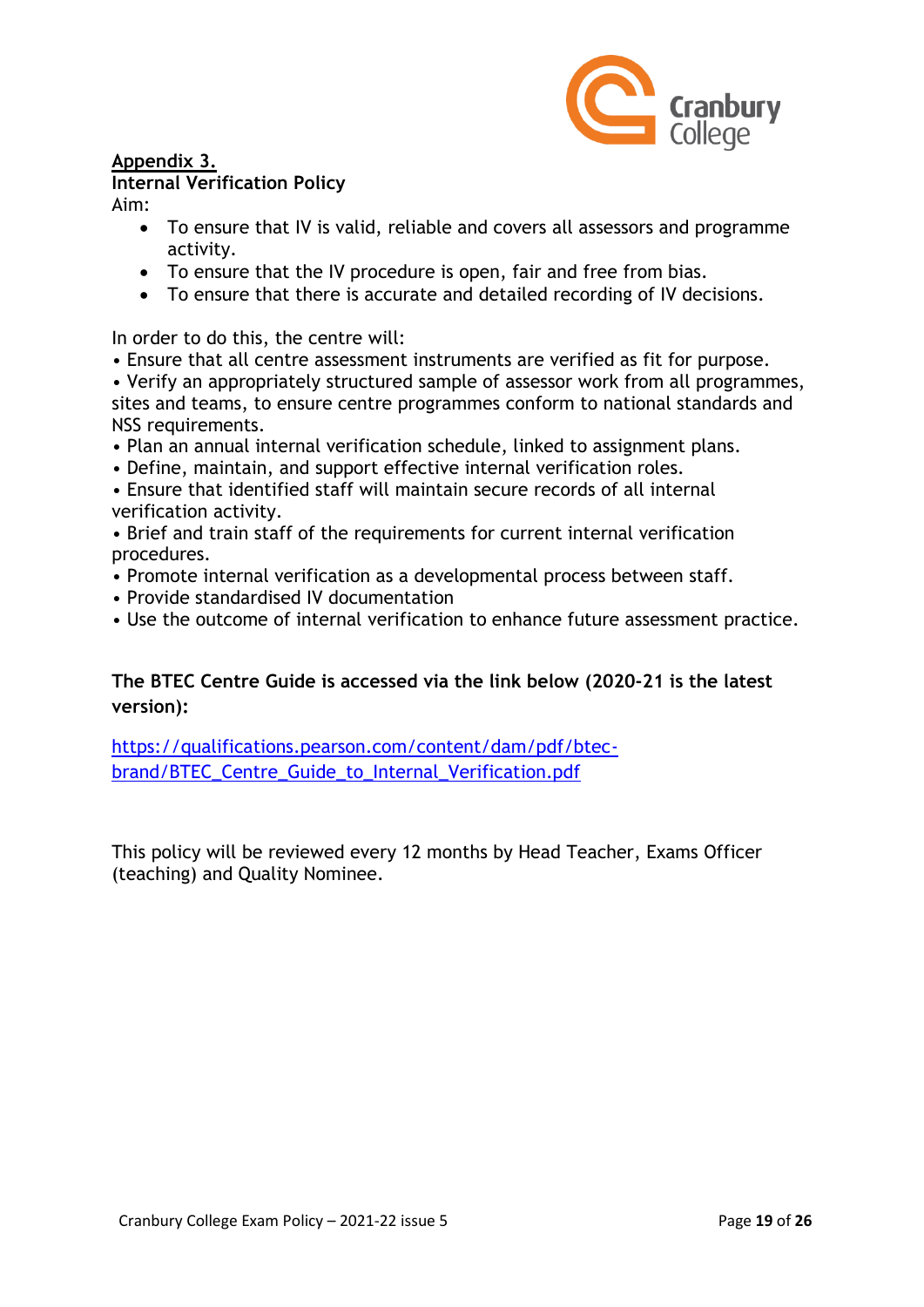

#### **Appendix 4.**

**Appeals Policy (refer also to detail in the Centre Guide to Managing Quality)** Aim:

- To enable the learner to enquire, question or appeal against an assessment decision.
- To attempt to reach agreement between the learner and the assessor at the earliest opportunity.
- To standardise and record any appeal to ensure openness and fairness.
- To facilitate a learner's ultimate right of appeal to the awarding body, where appropriate.
- To protect the interests of all learners and the integrity of the qualification.

In order to do this, the centre will:

- Inform the learner at induction, of the Appeals Policy and procedure.
- Record, track and validate any appeal.
- Forward the appeal to the awarding body when a learner considers that a

decision continues to disadvantage her/him after the internal appeals process has been exhausted.

• Keep appeals records for inspection by the awarding body for a minimum of 18 months.

• Have a staged appeals procedure.

• Will take appropriate action to protect the interests of other learners and the integrity of the qualification, when the outcome of an appeal questions the validity of other results.

• Monitor appeals to inform quality improvement.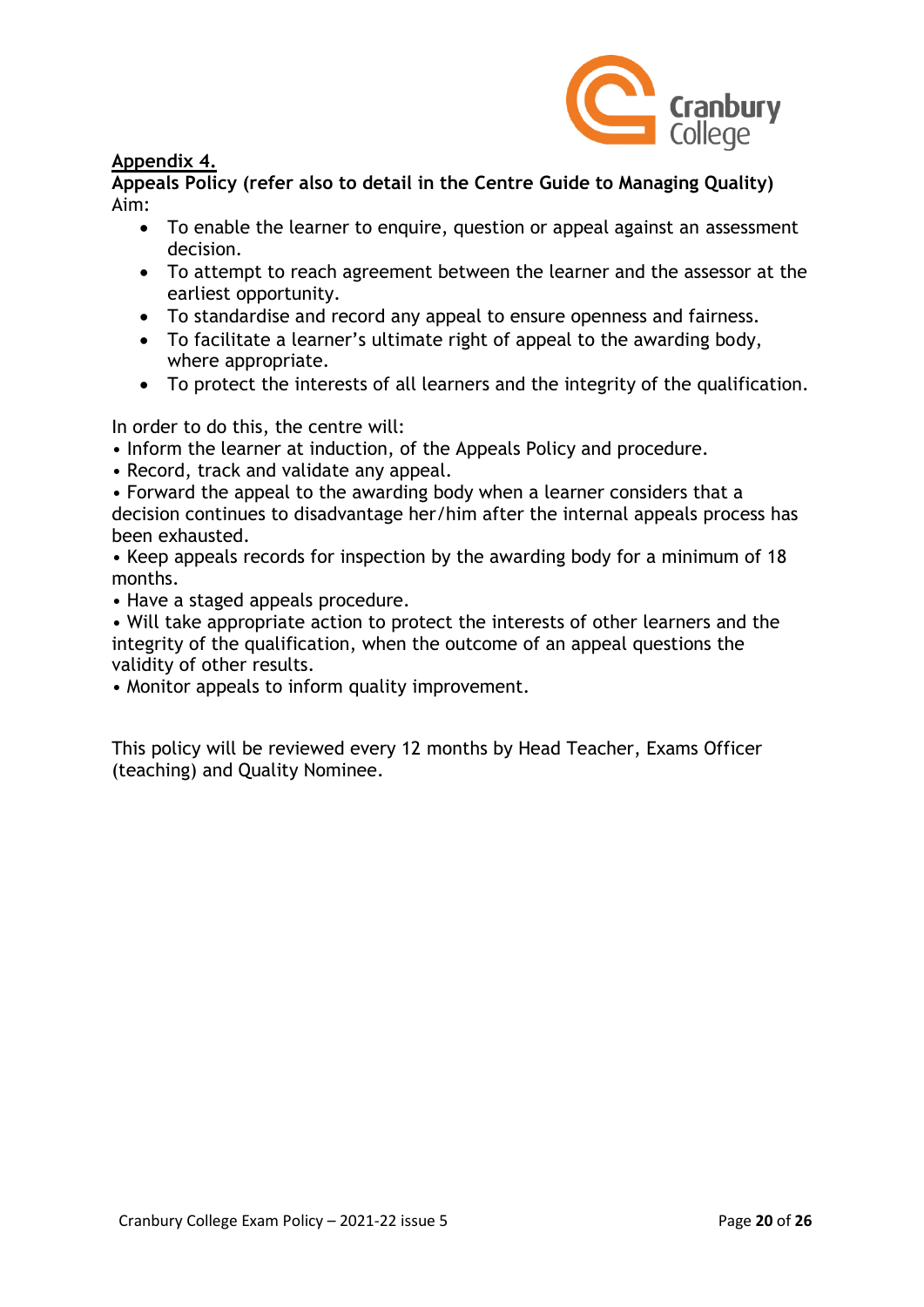

#### **Appendix 5**

#### **Assessment Malpractice Policy**

Aim:

- To identify and minimise the risk of malpractice by staff, or learners.
- To respond to any incident of alleged malpractice promptly and objectively.
- To standardise and record any investigation of malpractice to ensure openness and
- fairness.
- To impose appropriate penalties and/or sanctions on learners or staff where incidents (or attempted incidents) of malpractice are proven.
- To protect the integrity of this centre, and BTEC qualifications.

In order to do this, the centre will:

• Seek to avoid potential malpractice by using the induction period and the student handbook to inform learners of the centre's policy on malpractice and the penalties for attempted and actual incidents of malpractice.

• Show learners the appropriate formats to record cited texts and other materials or information sources.

• Ask learners to declare that their work is their own.

• Ask learners to provide evidence that they have interpreted and synthesised appropriate information and acknowledged any sources used.

• Conduct an investigation in a form commensurate with the nature of the malpractice allegation. Such an investigation will be supported by the Head of Centre and all personnel linked to the allegation.

It will proceed through the following stages, and documented at all stages of the investigation:

1. Make the individual fully aware at the earliest opportunity of the nature of the alleged malpractice and of the possible consequences should malpractice be proven.

- 2. Data/evidence gathering including statements where appropriate.
- 3. Review of all data/evidence.
- 4. Give the individual the opportunity to respond to the allegations made.
- 5. Decision if malpractice has occurred Yes/No.
- 6. Inform the individual of the avenues for appealing against any judgment made.

For full details of malpractice reporting, investigation, outcomes, and sanctions if proven, refer to the link below:

**Pearson Malpractice Policy:** Pearson's policy on uses the JCQ link below: <https://www.jcq.org.uk/exams-office/malpractice>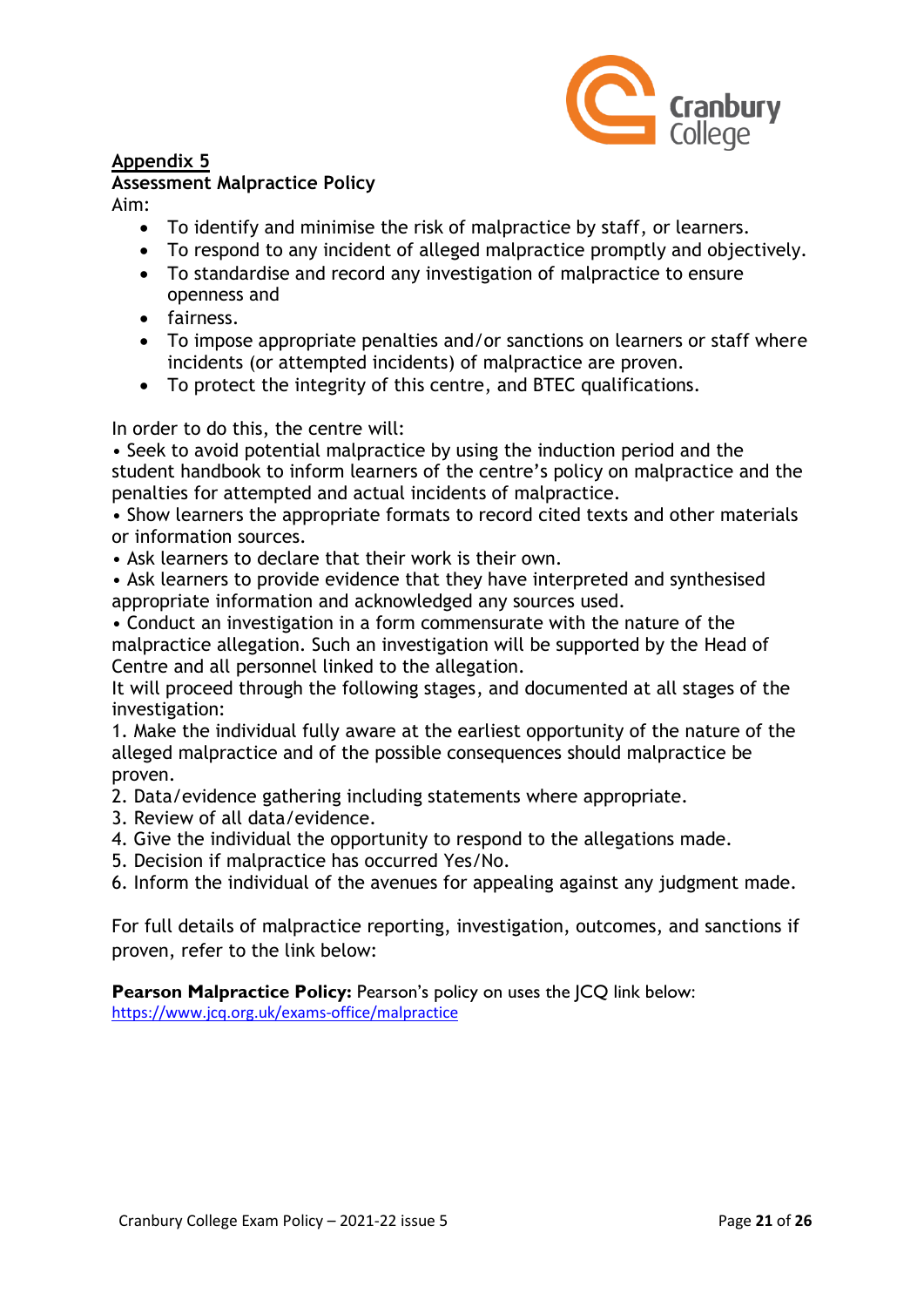

**Appendix 6**

#### **Definitions of Malpractice**

#### **Definition of Malpractice by Learners**

This list is not exhaustive and other instances of malpractice may be considered by this centre at its discretion:

- plagiarism of any nature
- collusion by working collaboratively with other learners to produce work that is submitted as individual learner work
- copying (including the use of ICT to aid copying)
- deliberate destruction of another's work
- fabrication of results or evidence
- false declaration of authenticity in relation to the contents of a portfolio or coursework

impersonation by pretending to be someone else in order to produce the work for another or arranging for another to take one's place in an assessment/examination/test.

#### **Definition of Malpractice by Centre Staff**

This list is not exhaustive and other instances of malpractice may be considered by this centre at its discretion:

- improper assistance to candidates
- inventing or changing marks for internally assessed work (coursework or portfolio evidence) where there is insufficient evidence of the candidates' achievement to justify the marks given or assessment decisions made
- failure to keep candidate coursework/portfolios of evidence secure
- fraudulent claims for certificates
- inappropriate retention of certificates
- assisting learners in the production of work for assessment, where the support has the potential to influence the outcomes of assessment, for example where the assistance involves centre staff producing work for the learner
- producing falsified witness statements, for example for evidence the learner has not generated
- allowing evidence, which is known by the staff member not to be the learner's own, to be included in a learner's assignment/task/portfolio/coursework
- facilitating and allowing impersonation
- misusing the conditions for special learner requirements, for example where learners are permitted support, such as an amanuensis, this is permissible up to the point where the support has the potential to influence the outcome of the assessment
- falsifying records/certificates, for example by alteration, substitution, or by fraud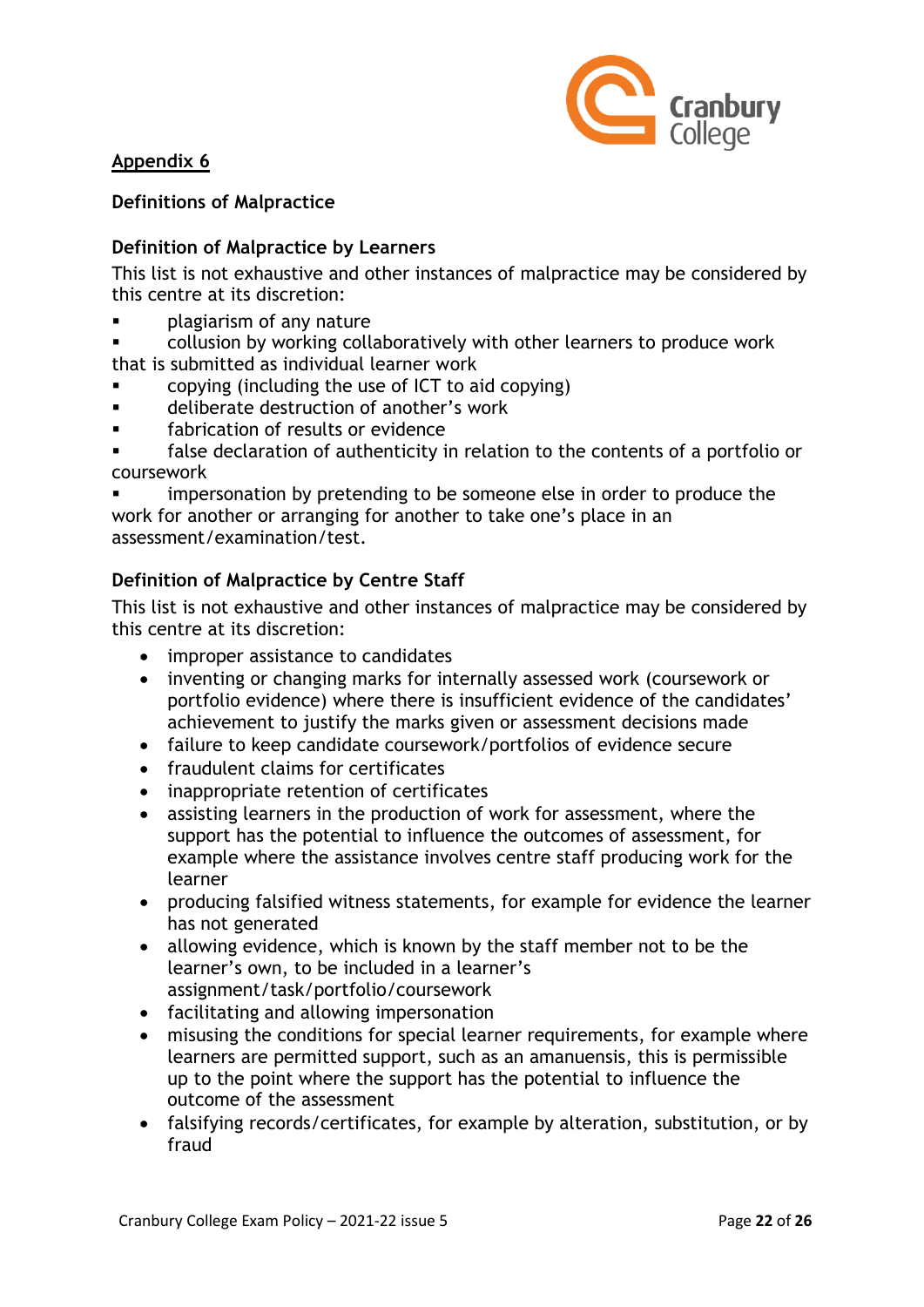

• fraudulent certificate claims, that is claiming for a certificate prior to the learner completing all the requirements of assessment.

#### **Links**

**Pearson BTEC Assessment Malpractice Policy:** Pearson's policy on assessment malpractice relating to BTEC programmes uses the JCQ link below: <https://www.jcq.org.uk/exams-office/malpractice>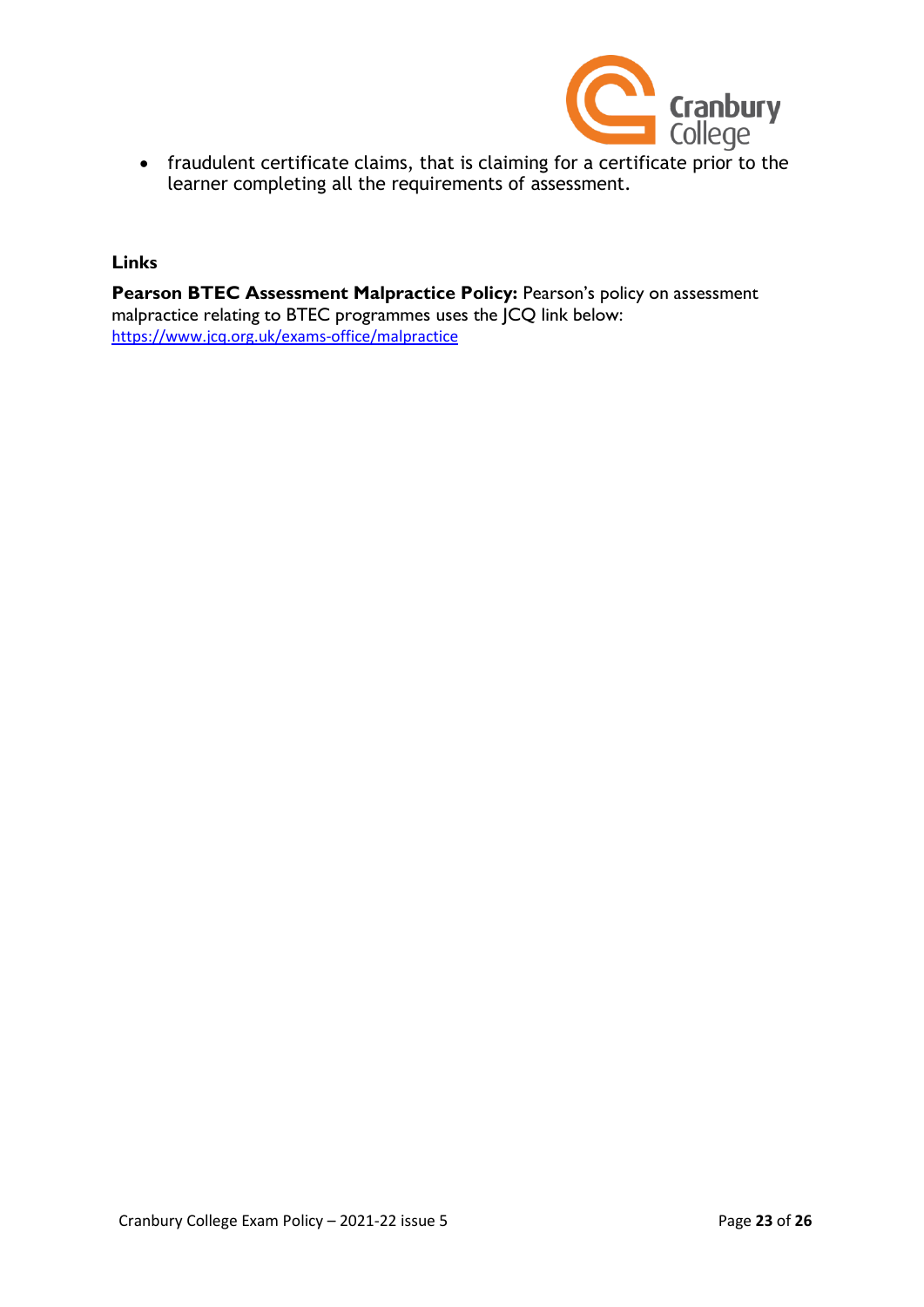#### **Appendix 7:**



#### **Equality Act 2010 - Policy in relation to exams**

#### **Introduction**

Facilities exist for pupils with disabilities to access the curriculum and all relevant areas of the College. The College recognises its responsibility to provide equal access to education for all pupils irrespective of disability and confirms its commitment to ensure that no pupil will be treated less favourably as a result of disability.

#### **Definition of disability**

A person has a disability if he or she has a physical or mental impairment that has a substantial and long-term adverse effect on their ability to carry out normal day-today activities.

#### **Cranbury Community College accessibility plan**

The physical environment will be reviewed for the purpose of increasing the extent to which disabled pupils are able to take advantage of education and associated services.

#### **Treatment of Students**

The College is committed to the fair and equitable treatment of all pupils regardless of disability. Furthermore the College is committed to make all "reasonable adjustments" to meet the needs of disabled pupils in all aspects of College life.

#### **Ensuring that the examination/examination centre is accessible The Building**

As stated above, facilities exist for pupils with disabilities to access the curriculum and all relevant areas of the College.

- In all cases, all examination rooms are on the ground floor of the College, these are all located near emergency exits. The exception is Vision which has a lift to the first floor.
- A private room can be arranged for an examination, where appropriate, with the Exams Officer checking that the environment is suitable for the candidate. For example, that there is enough room for a wheelchair and its supports.
- Provision will be made, where appropriate, to ensure that those who need to take medication during the course of an examination, can do so in privacy and as quickly as possible.
- Examination rooms will be arranged, where possible, close to an accessible toilet.
- The College is committed to make all "reasonable adjustments" to meet the needs of disabled pupils, where necessary. For an exam, this may mean choosing a room that ensures that the candidate feels most comfortable or arranging specific lighting or tactile surfaces, etc.
- The College will ensure that both disabled candidates and staff are aware of the emergency evacuation procedures to ensure that disabled candidates can be safely evacuated from the building whatever their disability or impairment.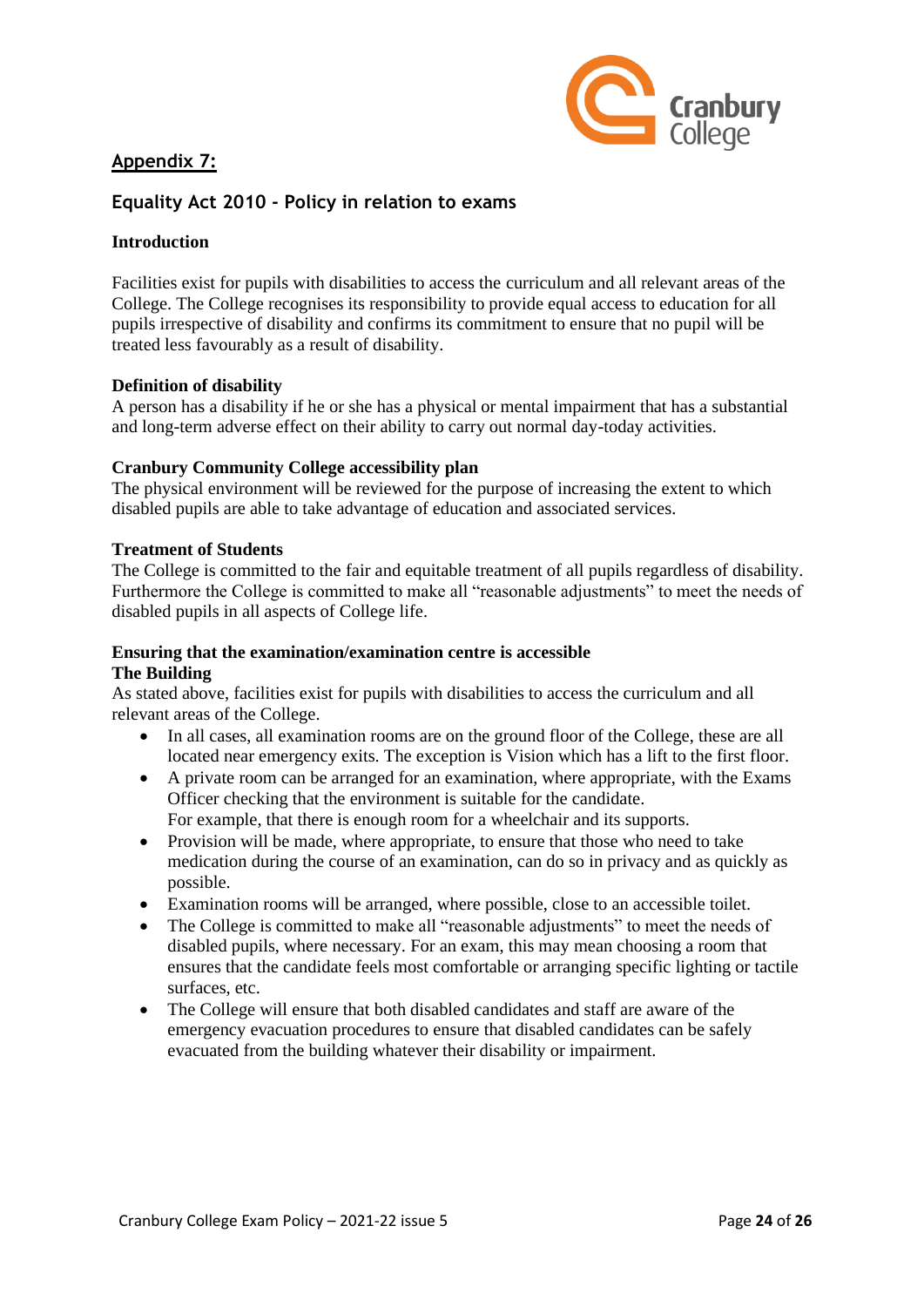

#### **Seating**

- Candidates will be seated close to the exit in the examination room to make them feel more comfortable and to limit disruption for others.
- Where practical, there will be sufficient space between desks and chairs to enable a candidate (or invigilator) that uses a wheelchair to enter and leave the area without difficulty.
- Chairs will be made available, where necessary, outside examination rooms to enable those with mobility issues to sit and rest before they enter the examination.
- We will ensure that seating is appropriate and comfortable for those who may have a disability that affects seating and posture.

#### **Signage**

- We will ensure that all the signs for the examination and those provided by the JCQ are suitably sized and adapted to meet the needs of candidates with a disability.
- Sign content will be simple, short and easily understood. Text and lettering will be in a clear, uncomplicated and reasonably sized font.

#### **Emergency Evacuation**

- The Exams Officer and invigilators will know what procedures are in place for those with a disability, in particular, for those who may need assistance to leave a building. They will make sure that when evacuation and emergency procedures are being explained to candidates, attention is given to appropriate explanation for those with a disability whose arrangements may be different.
- Sufficient ground floor exits are level and are accessible to wheelchair users.

#### **Resources**

• Where computers are being used for an examination, the College will ensure that hardware and software has been properly adapted and tested for those who may use them, such as people with a visual or aural impairment. The College will also ensure that there are backups and alternatives in case support equipment ceases to function.

#### **Improving the candidate experience**

- The Exams Officer will maintain a good, positive working relationship with the Special Educational Needs department to ensure that there are clear lines of communication.
- Evidence to support applications for access arrangements will be obtained and recorded using key guidance provided by the Joint Council for Qualifications (JCQ) booklet, Access Arrangements and Special Consideration, to ensure that appropriate arrangements and facilities are made available which meet the requirements of any candidate with a disability. This will ensure the consideration of a whole range of adjustments, which can be made to ensure that there is a level playing field for candidates with a disability. These adjustments may include:
- Modified test papers, for example enlarged print or Braille.
- Up to 25 per cent extra time (or considerably more if a candidate's disability is of a profound and extensive nature).
- A reader or scribe. Ensuring that the candidate is placed with a member of staff that they are used to working with and feel comfortable with.
- Supervised rest breaks.
- Different coloured scripts.
- Use of a bilingual dictionary.